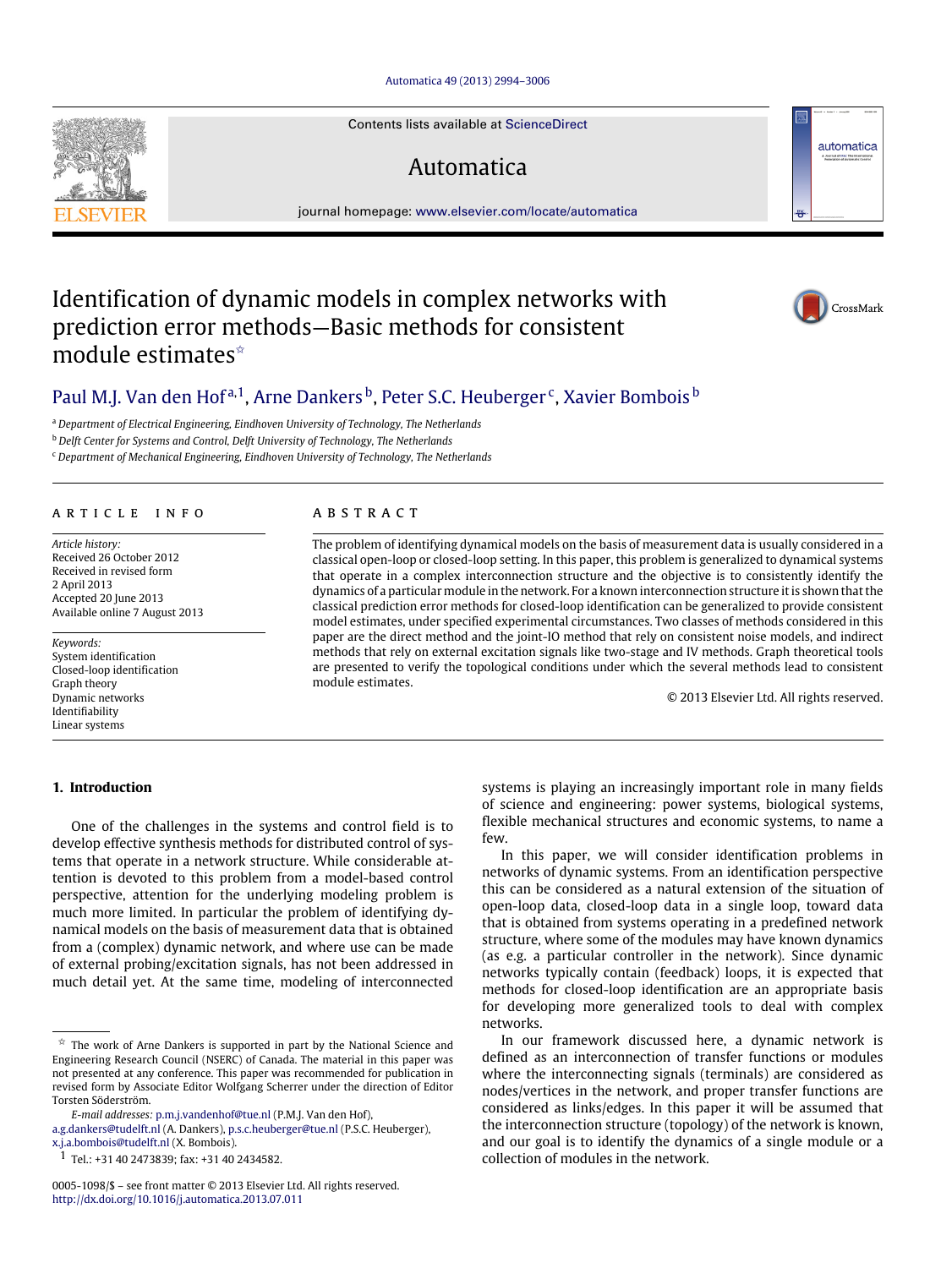Classical methods for closed-loop identification are addressed in [Forssell](#page-12-4) [and](#page-12-4) [Ljung](#page-12-4) [\(1999\)](#page-12-4) and [Van](#page-12-5) [den](#page-12-5) [Hof](#page-12-5) [\(1998\)](#page-12-5). For a single contribution to the problem of structured systems see also [Leskens](#page-12-6) [and](#page-12-6) [Van](#page-12-6) [den](#page-12-6) [Hof](#page-12-6) [\(2007\)](#page-12-6). Much of the dynamic network identification literature focuses on identifying the dynamics of the full network, or on detecting the topology of the network. Nonparametric methods have been used to detect the structure of dynamic networks in [Friedman,](#page-12-7) [Hastie,](#page-12-7) [and](#page-12-7) [Tibshirani\(unpublished\)](#page-12-7), [Materassi](#page-12-8) [and](#page-12-8) [Innocenti](#page-12-8) [\(2010\)](#page-12-8), [Materassi,](#page-12-9) [Salapaka,](#page-12-9) [and](#page-12-9) [Giarrè](#page-12-9) [\(2011\)](#page-12-9) and [Sanandaji,](#page-12-10) [Vincent,](#page-12-10) [and](#page-12-10) [Wakin](#page-12-10) [\(2011\)](#page-12-10) (without worrying about obtaining consistent estimates of the dynamics of the network). Consistency-based parametric identification of the interconnection structure is addressed in [Dankers,](#page-12-11) [Van](#page-12-11) [den](#page-12-11) [Hof,](#page-12-11) [Heuberger,](#page-12-11) [and](#page-12-11) [Bombois](#page-12-11) [\(2012b\)](#page-12-11), [Gonçalves](#page-12-12) [and](#page-12-12) [Warnick](#page-12-12) [\(2008\)](#page-12-12) and [Yuan,](#page-12-13) [Stan,](#page-12-13) [Warnick,](#page-12-13) [and](#page-12-13) [Gonçalves](#page-12-13) [\(2009,](#page-12-13) [2010\).](#page-12-14) The conditions under which the network identification algorithms work typically include the condition that all disturbance/noise processes are uncorrelated and should be modeled exactly in conjunction with the dynamic transfer functions in the network. However, in a largescale dynamic network it can be questioned if this is realistic. In this paper, we therefore will particularly also include identification methods that can consistently identify dynamic transfer functions without relying on exact noise models, and where weaker assumptions on the noise sources are considered.

Taking classical principles of closed-loop identification as a starting point we will analyze the sketched problem by generalizing several closed-loop identification methods to the dynamic network situation. The direct method [\(Ljung,](#page-12-15) [1999\)](#page-12-15) will typically rely on exact noise models (system in the model set). This is similar for the joint-IO method. On the other hand, the closed-loop identification methods referred to as two-stage method [\(Van](#page-12-16) [den](#page-12-16) [Hof](#page-12-16) [&](#page-12-16) [Schrama,](#page-12-16) [1993\)](#page-12-16) and instrumental variable method [\(Gilson](#page-12-17) [&](#page-12-17) [Van](#page-12-17) [den](#page-12-17) [Hof,](#page-12-17) [2005\)](#page-12-17) typically rely on the presence of external excitation or probing signals. They also will be generalized to deal with the dynamic network situation. Throughout the paper we will focus on conditions on the interconnection structure as well as on the presence of noise sources and excitation/probing signals for consistently identifying a particular module in the network.

The paper will proceed as follows. In Section [2](#page-1-0) a particular setup of dynamic network is chosen and defined, and the problem under investigation will be formally stated. In Section [3](#page-3-0) some background information will be presented on Prediction-error identification, the Direct and Two Stage closed loop methods, and some graph theoretical results. Next some network properties are presented in Section [4.](#page-4-0) In Sections [5–7](#page-5-0) the Direct and Two-Stage Methods for interconnected systems will be presented and analyzed, and in Section [8](#page-8-0) the Joint IO method. Finally, some concluding remarks will be made.

Notation:  $[\cdot]_{ii}$  is matrix element  $(j, i)$  of the matrix  $[\cdot]$ .

The research presented in this paper further builds on the preliminary results presented in [Dankers,](#page-12-18) [Van](#page-12-18) [den](#page-12-18) [Hof,](#page-12-18) [Heuberger,](#page-12-18) [and](#page-12-18) [Bombois](#page-12-18) [\(2012a\)](#page-12-18) and [Van](#page-12-19) [den](#page-12-19) [Hof,](#page-12-19) [Dankers,](#page-12-19) [Heuberger,](#page-12-19) [and](#page-12-19) [Bombois](#page-12-19) [\(2012\)](#page-12-19).

#### <span id="page-1-0"></span>**2. System setup**

#### *2.1. Dynamic network and problem setup*

The network structure that we consider in this paper is built up of *L* elements or nodes, related to *L* measured scalar signals  $w_j$ ,  $j = 1, \ldots, L$ . Every node signal  $w_j$  in this network is written as:

$$
w_j(t) = \sum_{k \in \mathcal{N}_j} G_{jk}^0(q) w_k(t) + r_j(t) + v_j(t)
$$
\n(1)

<span id="page-1-1"></span>

**Fig. 1.** Single building block in a network structure related to the construction of node signal w*<sup>j</sup>* .

with  $G_{jk}^0(z)$  a proper rational transfer function,

- $\bullet \;\mathcal{N}_j$  the set of indices of node signals  $w_k, k \neq j$ , for which  $G_{jk}^0 \neq 0$ , i.e. the set of indices of measured variables with direct causal connections to w*j*;
- v*<sup>j</sup>* an unmeasured disturbance signal being a realization of a stationary stochastic process with rational spectral density, represented by  $v_j = H_j^0(q)e_j$  with  $e_j$  a white noise process and  $H_j^0$  a monic, stable and stably invertible filter;
- *r<sup>j</sup>* an external excitation signal, quasi-stationary [\(Ljung,](#page-12-15) [1999\)](#page-12-15), that is available to (and possibly can be manipulated by) the user,
- $q^{-1}$  the delay operator  $q^{-1}u(t) = u(t-1)$ , and
- signals  $v_j$  and  $r_j$  may or may not be present.

All the measured variables can be written in a single matrix equation as:

$$
\begin{bmatrix} w_1 \\ w_2 \\ \vdots \\ w_L \end{bmatrix} = \begin{bmatrix} 0 & G_{12}^0 & \cdots & G_{1L}^0 \\ G_{21}^0 & 0 & \ddots & G_{2L}^0 \\ \vdots & \ddots & \ddots & \vdots \\ G_{L1}^0 & G_{L2}^0 & \cdots & 0 \end{bmatrix} \begin{bmatrix} w_1 \\ w_2 \\ \vdots \\ w_L \end{bmatrix} + \begin{bmatrix} r_1 \\ r_2 \\ \vdots \\ r_L \end{bmatrix} + \begin{bmatrix} v_1 \\ v_2 \\ \vdots \\ v_L \end{bmatrix}
$$
  
=  $G^0w + r + v$  (2a)

<span id="page-1-4"></span><span id="page-1-3"></span>
$$
= (I - G0)-1(r + v)
$$
 (2b)

where in the latter equation it is assumed that the inverse  $(1 G^0$ )<sup>-1</sup> exists.

A single building block of the network related to the construction of node signal  $w_j$  is sketched in [Fig. 1,](#page-1-1) where the transfer function  $G_{ji}^0$  has been separately indicated to focus on the module that is supposed to be identified.

A dynamic network is then constructed by interconnecting the several blocks through their node signal. For a particular example this is visualized in [Fig. 2.](#page-2-0) It shows a node-and-link visualization [\(Fig. 2\(](#page-2-0)a)) that is popular in many fields such as artificial intelligence, machine learning [\(Materassi](#page-12-9) [et al.,](#page-12-9) [2011\)](#page-12-9), biological systems [\(Yuan](#page-12-14) [et al.,](#page-12-14) [2010\)](#page-12-14), where the arrows between signals  $w_i$  represent causal relationships. It emphasizes the links between measured variables (measurement-centric). The second visualization is a transfer function based visualization [\(Fig. 2\(](#page-2-0)b)) (module-centric), commonly used in control.

<span id="page-1-2"></span>All node signals  $w_i$ ,  $j = 1, \ldots, L$  are supposed to be measurable, while at each node a noise signal  $v_i$  (non-measurable) and excitation signal *r<sup>j</sup>* (measurable) may or may not be present. Each excitation signal*r<sup>j</sup>* is assumed to be uncorrelated to all noise signals  $v_i$ . Some parts of the network may have dynamics that are known a priori. This is e.g. the case in a classical closed-loop system with a known controller. Since all node signals are supposed to measured, and the network structure is supposed to be known, we do not face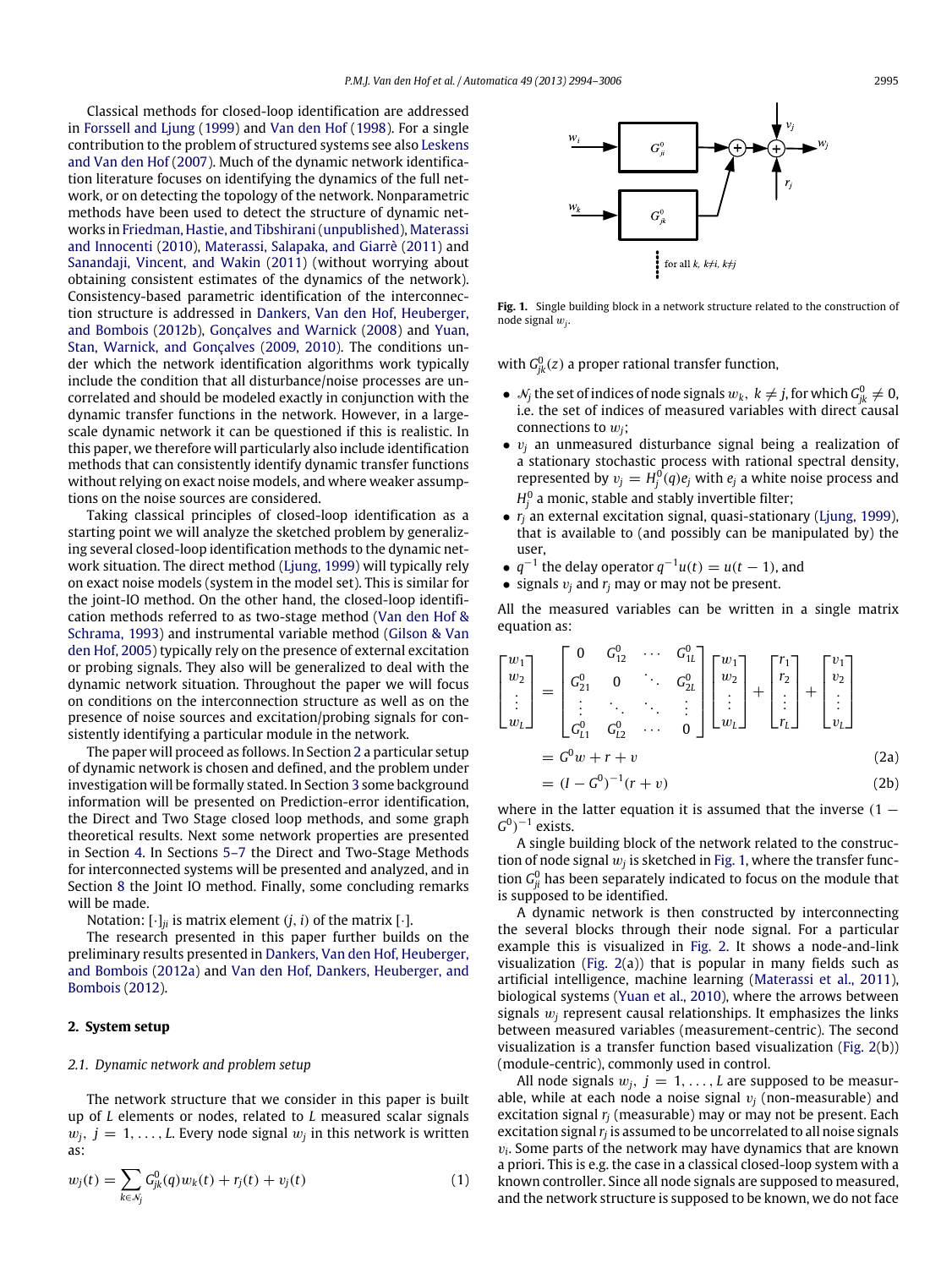<span id="page-2-0"></span>

**Fig. 2.** Two popular visualizations of the same dynamic network. (a) Nodeand-Link visualization (measurement-centric). Each node represents a measured variable. The links between node  $w_i$  and node  $w_j$  represent a transfer function  $G^0_{ji}$ . (b) Transfer function representation (module-centric). Each block represents a transfer function between two measured variables w*<sup>i</sup>* and w*<sup>j</sup>* . The signals are added together by adders represented as circles.

[t](#page-12-20)he problem of ambiguous or hidden states/variables, see e.g. [Ye](#page-12-20)[ung,](#page-12-20) [Gonçalves,](#page-12-20) [Sandberg,](#page-12-20) [and](#page-12-20) [Warnick](#page-12-20) [\(2010\)](#page-12-20).

The problem that will be addressed in this paper is: given the interconnection structure of the dynamic network, specify conditions under which a particular module transfer function  $G_{ji}^0$ can be estimated consistently.

The conditions for consistency of an identified module, will typically involve the interconnection structure of the network, and the presence and properties of disturbance and excitation signals.

One might think that identifying the full dynamic network can always be cast into a – standard – multivariable closedloop identification problem, while relying on classical methods to resolve this. However the problem of deciding which variables to classify as inputs and outputs, or to include structural constraints (zero modules, known modules), and to determine the ''minimum'' excitation conditions under which consistent identification is possible, makes this nontrivial. By focusing on one particular module  $G_{ji}^0$  we intend to reveal these structural phenomena in the identification problem.

Different approaches will be presented and analyzed that can address the formulated problem. They are direct generalizations of classical closed-loop identification methods:

- direct identification [\(Ljung,](#page-12-15) [1999\)](#page-12-15), with an emphasis on including the identification of exact noise/disturbance models.
- indirect identification, such as the two-stage method and the IV-method [\(Gilson](#page-12-17) [&](#page-12-17) [Van](#page-12-17) [den](#page-12-17) [Hof,](#page-12-17) [2005;](#page-12-17) [Van](#page-12-16) [den](#page-12-16) [Hof](#page-12-16) [&](#page-12-16) [Schrama,](#page-12-16) [1993\)](#page-12-16), with an emphasis on the use of external excitation or probing signals.
- joint-IO identification [\(Anderson](#page-12-21) [&](#page-12-21) [Gevers,](#page-12-21) [1982\)](#page-12-21), where the input and output signals are modeled as the output of a stationary stochastic process.

In general each of the several methods will be able to identify the module  $G^0_{ji}$  in the network, dependent on the presence of noise and excitation signals, the network topology and the presence of a priori known transfers. This will be analyzed in the rest of this paper.

The dynamic networks that we consider are assumed to satisfy the following general conditions.

<span id="page-2-2"></span>**Assumption 1.** We consider a dynamic network of which one building block, leading to the construction of node signal w*<sup>j</sup>* , is

depicted in [Fig. 1,](#page-1-1) with the additional properties that,

- a. All module transfer functions in the network are proper.
- b. The network is well-posed in the sense that all minors of  $(I G^0(\infty)$ ) are non-zero.<sup>[2](#page-2-1)</sup>
- c.  $(I G^0)^{-1}$  is proper and stable.
- d. The vector noise process  $v := (v_1, \ldots, v_L)^T$  has a positive semidefinite spectral density,  $\Phi_v(\omega) \geq 0$ , not necessarily diagonal.

#### <span id="page-2-3"></span>*2.2. Network topology and graph theory*

We will need some further notation to characterize the network interconnection (topology), as well as some tools from graph theory.

For the specification of the topology of the network we will utilize a directed graph that indicates the locations and causal directions of module transfers in the network. It can be represented by an adjacency matrix  $A \in \mathbb{R}^{L \times L}$ , defined as:

$$
A(j, i) = 0 \quad \text{if } G_{ji}^{0}(q) \equiv 0;
$$
  

$$
A(j, i) = 1 \quad \text{elsewhere.}
$$

Because of the interconnection structure that we consider here (see [\(1\)\)](#page-1-2) it follows that  $A(i, i) = 0, i = 1, ..., L$ .

The following lemma from graph theory will be very useful:

**Lemma 1** (*[Diestel,](#page-12-22) [2006](#page-12-22)*)**.** *Consider a directed graph with adjacency matrix A. Then for*  $k \geq 1$ *,*  $[A^k]_{ji}$  *indicates the number of different path connections of length k from node i to node j.*

In addition to the adjacency matrix *A* defined above, we will also consider a related delay-adjacency matrix  $A_d$  of which the elements have three possible values: 0 (no link), 1 (a link with no delay), and *d* (a link with a delay). Through the use of the following rules for addition and multiplication:

$$
\begin{array}{cccccc} 0+0=0 & 0+d=d & 0\cdot 0=0 & 0\cdot d=0 \\ 0+1=1 & 1+d=1 & 0\cdot 1=0 & 1\cdot d=d \\ 1+1=1 & d+d=d & 1\cdot 1=1 & d\cdot d=d \end{array}
$$

summation and multiplication of matrices *A<sup>d</sup>* can be defined, and one can evaluate  $[A_d^k]_{ji}$ . The following lemma will be helpful in characterizing the presence of delays in particular network loops. See also e.g. [Diestel](#page-12-22) [\(2006\)](#page-12-22).

**Lemma 2.** *Consider a directed graph with delay-adjacency matrix A<sup>d</sup> and the rules of multiplication and addition with d. Then for*  $k \geq 1$ *,* 

- $[A_d^k]_{ji} = 1$  *indicates that there is a path of length k from i to j without a delay,*
- $[A_d^k]_{ji} = d$  indicates that all paths of length k from i to j have a *delay,*
- $[A_d^k]_{ji} = 0$  *indicates that there is no path of length k from i to j.*

We will further consider the following sets:

- $\nu$  denotes the set of indices of node signals to which additive noise sources  $v$  are directly connected.
- $R$  denotes the set of indices of node signals to which external excitation signals *r* are directly connected.
- $V_j$  is the subset of  $V$  of indices of noise signals for which there exists a path to w*<sup>j</sup>* .
- $\mathcal{R}_j$  is the subset of  $\mathcal R$  of indices of excitation signals for which there exists a path to w*<sup>j</sup>* .

<span id="page-2-1"></span><sup>2</sup> The property of well-posedness is adopted from [Araki](#page-12-23) [and](#page-12-23) [Saeki](#page-12-23) [\(1983\)](#page-12-23). It imposes (weak) restrictions on allowable feed-through terms in the network but still allows the occurrence of algebraic loops.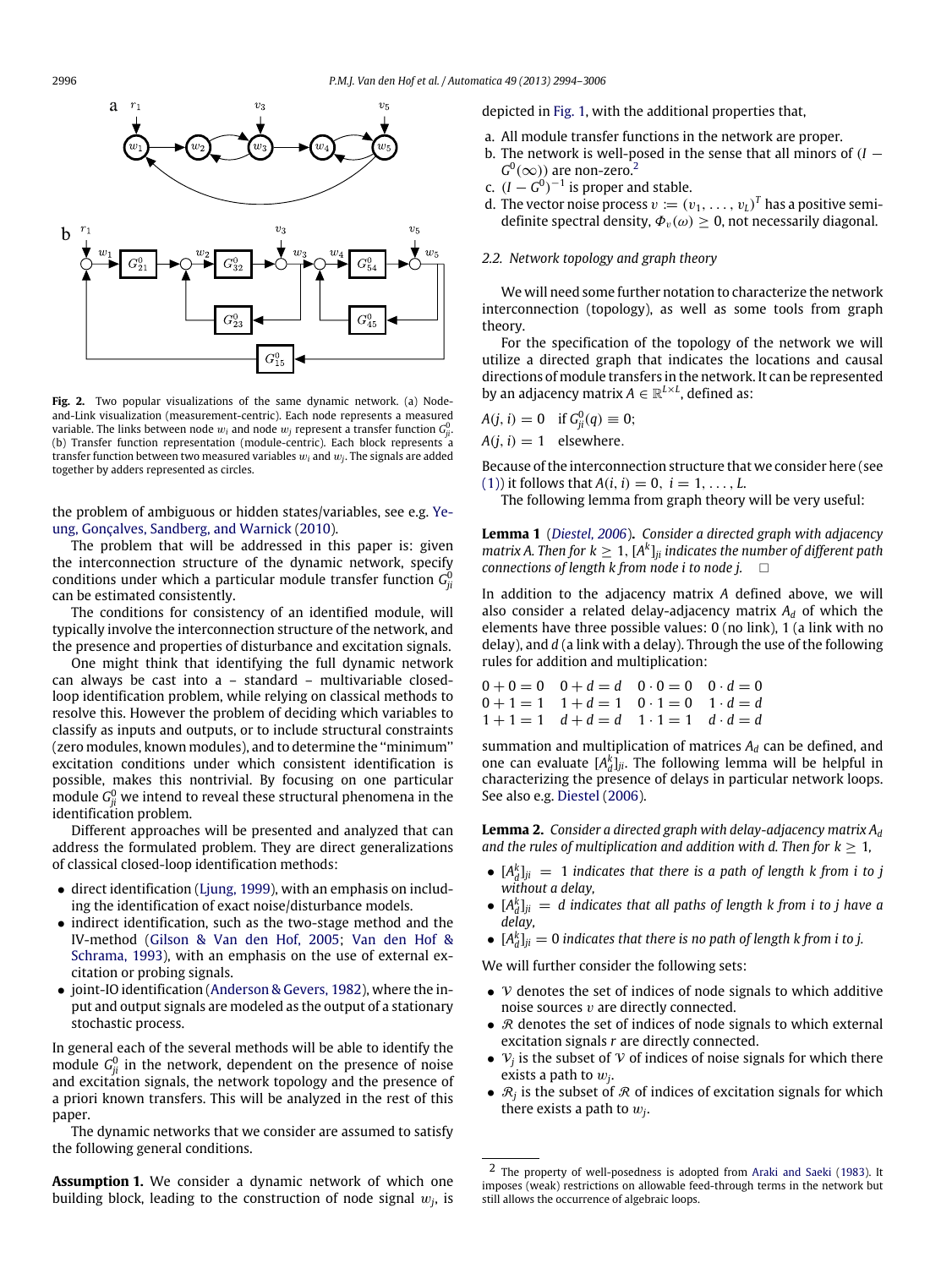- $\mathcal{K}_j$  denotes the set of indices of node signals  $w_k, k \in \mathcal{N}_j$  for which the module transfers *Gjk* are known.
- $\mathcal{U}_j^i$  denotes the set of indices of node signals  $w_k$ ,  $k \in \mathcal{N}_j$ ,  $k \neq i$ for which the module transfers *Gjk* are unknown.

Note that if  $i \in \mathcal{N}_j$  then  $\mathcal{N}_j = i \cup \mathcal{K}_j \cup \mathcal{U}^i_j$ . In the sequel variables *j* and *i* are used to denote the particular module  $G_{ji}^0$  that we intend to identify.

# <span id="page-3-0"></span>**3. Prediction error identification and extension to dynamic networks**

# *3.1. Prediction error identification*

For reviewing a standard prediction error identification method we express a measured variable w*<sup>j</sup>* which is chosen as output variable, as a function of a particular set of variables  $\{x_1, x_2, \ldots, \} = \mathcal{X}$ , which are chosen as the inputs. Inputs can be external excitations  $r_k$  or other measured variables  $w_k$ ,  $k \neq j$ . We assume that the output can be expressed in terms of the inputs as

$$
w_j(t) = \sum_{x_k \in \mathcal{X}} G_{jk}^0(q) x_k(t) + H_j^0(q) \tilde{e}_j(t) + r_j(t),
$$

with  $G_{ji}^0$  proper transfer functions,  $H_j^0$  a stable and stably invertible transfer, and  $\tilde{e}_j$  a white noise process. Note that in the situation of the previous sections, this assumption holds e.g. if we choose  $x_k = w_k$ ,  $\mathcal{X} = \mathcal{N}_j$  and  $\tilde{e}_j = e_j$ .

The module transfers  $G^0_{jk}$  and noise filter  $H^0_j$  are modeled using parametrized transfer functions  $G_{ik}(q, \theta)$  and  $H_i(q, \theta)$ , and the onestep-ahead predictor for  $w_j$  is given by [Ljung](#page-12-15) [\(1999\)](#page-12-15):

$$
\hat{w}_j(t|t-1; \theta) - r_j(t) = (1 - H_j^{-1}(q, \theta))(w_j(t) - r_j(t)) \n+ H_j^{-1}(q, \theta) \left( \sum_{x_k \in \mathcal{X}} G_{jk}(q, \theta) x_k(t) \right),
$$
\n(3)

or equivalently

$$
\hat{w}_j(t|t-1;\theta) = (1 - H_j^{-1}(q,\theta))w_j(t)
$$

$$
+ H_j^{-1}(q,\theta)\left(\sum_{x_k \in \mathcal{X}} G_{jk}(q,\theta)x_k(t) + r_j(t)\right). \tag{4}
$$

The unknown parameters are estimated through a quadratic prediction error criterion:

$$
\hat{\theta}_N = \arg\min_{\theta} V_N(\theta) \tag{5}
$$

with  $V_N(\theta) = \frac{1}{N} \sum_{t=0}^{N-1} \varepsilon_j^2(t,\theta)$  and the prediction error  $\varepsilon_j(t,\theta) \coloneqq$  $w_i(t) - \hat{w}_i(t|t-1; \theta).$ 

Under standard -weak- assumptions the estimated parameter converges in the number of data *N*, to satisfy [\(Ljung,](#page-12-15) [1999\)](#page-12-15):

$$
\hat{\theta}_N \to \theta^*
$$
 w.p. 1 as  $N \to \infty$ 

with  $\theta^* = \arg \min_{\theta} \bar{\mathbb{E}}[\varepsilon_j^2(t, \theta)]$ , with  $\bar{\mathbb{E}} := \lim_{N \to \infty} \frac{1}{N} \sum_{t=0}^{N-1} \mathbb{E}$ , and  $\mathbb E$  the expectation operator. If  $G_{jk}(q, \theta^*) = G_{jk}^0(q)$  the module transfers are estimated consistently. Consistency is possible under several different conditions, dependent on the experimental circumstances, and the chosen model parametrizations.

# *3.2. Direct method of closed-loop identification*

In a simple closed-loop data generating system, as depicted in [Fig. 3,](#page-3-1) with the objective to identify the module transfer  $G_{21}^0$ , the direct method of closed-loop identification comes down to choosing  $w_2$  as output,  $w_1$  as input, and then applying the

<span id="page-3-1"></span>

**Fig. 3.** Closed loop data generating system.

identification method as sketched in the previous section, with a parametrized predictor determined by  $G_{21}(q, \theta)$  and  $H_2(q, \theta)$ .

Typical conditions for consistency of the estimate of the module transfer are the following:

- $\bullet$   $G_{21}^0$  and  $H_2^0$  are present in the parametrized model set generated by  $G_{21}(q, \theta)$  and  $H_2(q, \theta)$  respectively. This is referred to as ''system in the model set''.
- the feedback loop is sufficiently excited with external signals *r*<sup>1</sup> and/or  $e_2$ .
- plant feedback loop and model feedback loop should have at least one time-step delay (no algebraic loop).

A generalization of this method to the dynamic network case is obtained by applying the predictor model [\(4\)](#page-3-2) for a particular output signal  $w_i$  and selecting  $x_k$  as a subset of the set of node signals  $\{w_k\}_{k \in [1, L]\setminus j}$ .

#### <span id="page-3-4"></span>*3.3. Two-stage method of closed-loop identification*

The two-stage or projection method of closed-loop identification [\(Forssell](#page-12-24) [&](#page-12-24) [Ljung,](#page-12-24) [2000;](#page-12-24) [Van](#page-12-16) [den](#page-12-16) [Hof](#page-12-16) [&](#page-12-16) [Schrama,](#page-12-16) [1993\)](#page-12-16) uses the same predictor structure [\(4\),](#page-3-2) to address the closed loop identification problem in [Fig. 3.](#page-3-1) However instead of using predictor input  $x_k = w_1$ , it uses the part of  $w_1$  that is correlated to the external signal *r*1.

<span id="page-3-2"></span>Note that  $r_1$  and  $w_1$  are quasi-stationary signals [\(Ljung,](#page-12-15) [1999\)](#page-12-15) such that the cross-correlation function

$$
R_{w_1r_1}(\tau) := \mathbb{\bar{E}}[w_1(t)r_1(t-\tau)]
$$

is zero for  $\tau < 0$  and non-zero for  $\tau \geq 0$ . Then there exists a proper transfer function  $F_{w_1r_1}^0$  such that

<span id="page-3-3"></span>
$$
w_1(t) = F_{w_1r_1}^0(q)r_1(t) + z(t)
$$

with  $z$  uncorrelated to  $r_1$ . This provides a decomposition

$$
w_1(t) = w_1^{(r_1)}(t) + w_1^{(\perp r_1)}(t)
$$

with  $w_1^{(\perp r_1)}(t) = z(t)$ . Note that  $w_1^{(r_1)}$  is the projection of signal  $w_1$ onto the space of (causally) time-shifted versions of *r*1.

If  $r_1$  and  $w_1$  are available from measurements then  $F^0_{w_1r_1}(q)$ can be consistently estimated from the data, provided that the signal  $r_1$  is persistently exciting of a sufficiently high order. This consistent estimation can be done without the necessity to model the noise dynamics of *z*, because it is essentially an open-loop type of identification problem (*r*<sup>1</sup> and *z* are uncorrelated). Subsequently the projection

$$
\hat{w}_1^{(r_1)}(t) := \hat{F}_{w_1r_1}(q)r_1(t)
$$

(*r*1)

can be calculated, with  $\hat{F}_{w_1r_1}(q)$  the estimated transfer. This estimate then can serve as an accurate estimate of  $w^{(r)}(t)$ .

In the second step of the algorithm  $\hat{w}_1^{(r_1)}$  is used as an input in the predictor model [\(4\),](#page-3-2) determined by  $G_{21}(q, \theta)$  and  $H_2(q, \theta)$ .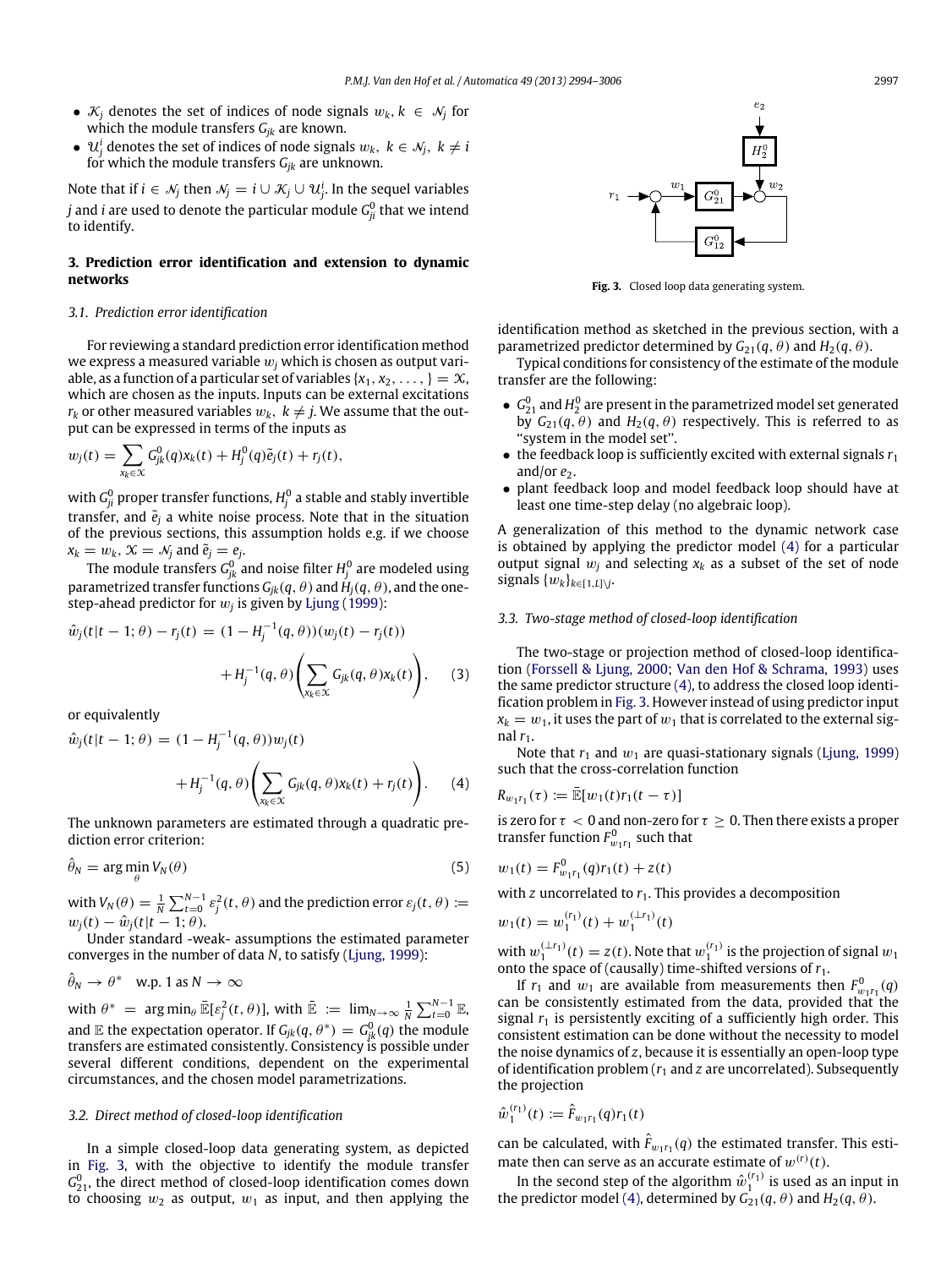<span id="page-4-1"></span>

**Fig. 4.** Graphical representation of a data generating system where the measured variable w*<sup>i</sup>* is excited through an external excitation signal *rm*.

Typical conditions for consistency of the estimate of the module transfer  $G_{21}$  are the following:

- in the first step a consistent estimate should be obtained of  $F_{w_1r_1}$ . This is typically achieved by high order modeling.
- if in the second stage  $G_{21}(q, \theta)$  and  $H_2(q, \theta)$  are parametrized independently, then only  $G_{21}^0$  needs to be an element in the parametrized model set.
- $\bullet$  the feedback loop is sufficiently excited with external signals  $r_1$ .
- there are no conditions on (absence of) algebraic loops in the feedback system.

The generalization of this method to the dynamic network case can now be made as follows, and as illustrated in [Fig. 4:](#page-4-1)

- (1) find an external excitation signal *r<sup>m</sup>* that is correlated to w*<sup>i</sup>* .
- (2) project  $w_i$  onto  $r_m$ .
- (3) identify  $G_{ji}^0$  by applying a predictor model  $\hat{w}_j(t|t-1,\theta)$  leading to a prediction error

$$
\varepsilon_j(t,\theta) = H_j(q,\eta)^{-1}[w_j(t) - G_{ji}(q,\theta)\hat{w}_i^{(r_m)}(t) - r_j(t)],
$$
 (6)

where *H<sup>j</sup>* and *Gji* are parametrized independently, and a prediction error criterion such as [\(5\).](#page-3-3)

#### *3.4. Joint-IO method of closed-loop identification*

The classical joint input–output method of closed loop identification, see e.g. [Anderson](#page-12-21) [and](#page-12-21) [Gevers](#page-12-21) [\(1982\)](#page-12-21) and [Ng,](#page-12-25) [Goodwin,](#page-12-25) [and](#page-12-25) [Anderson](#page-12-25) [\(1977\)](#page-12-25), models the vector signal composed of  $w_1$  and  $w_2$ in [Fig. 3,](#page-3-1) as a stationary stochastic process that is driven by independent identically distributed random variables (white noise), according to

$$
\begin{pmatrix}w_2\\w_1\end{pmatrix}=\varUpsilon_0(q)\begin{pmatrix}e_2\\e_1\end{pmatrix},
$$

with  $\gamma(z)$  monic, proper, stable and minimum-phase. This implies that  $r_1$  is modeled as a filtered white noise  $e_1$ .  $\gamma_0(q)$  can be estimated as a noise model in a prediction error method with no measured input. From the estimated model  $\varUpsilon(q,\hat{\theta}_N)$  estimates of the transfers  $\mathit{G}_{21}^{0}$  and possibly  $\mathit{G}_{12}^{0}$  can then be calculated in a second step.

Typical conditions for consistency of the estimate of the module transfer  $G_{21}^0$  are basically the same as the conditions that are required for the direct method, i.e. sufficient excitation of the closed-loop, and an absence of algebraic loops. One of the points of difference is that the joint-IO method also allows to estimate to feedback path represented by  $G^0_{12}.$ 

A generalization of this method to the dynamic network case is obtained by enlarging the set of node signals that is taken into account in the first step of the procedure.

In the next sections it will be shown how the direct, the twostage and the joint-IO methods can be used to obtain consistent

<span id="page-4-2"></span>

**Fig. 5.** Closed loop representation of  $w_j$ .

estimates of  $G_{ji}^0$ . However, first a few network properties will be presented that will facilitate the analysis of the identification methods.

#### <span id="page-4-0"></span>**4. Network properties**

It will be natural to talk about *paths* and *loops* in a network. A *path* from *i* to *j* will be understood to mean that there are transfer functions such that  $G_{jn_1}G_{n_1n_2}\cdots G_{n_k}$  is non-zero. A loop is a path that has the same starting and ending node. The *length* of a path is the number of transfer functions in the product.

One of the properties of a dynamic network is the possible occurrence of algebraic loops, i.e. loops for which the transfer function has a direct feed-through term. For analyzing the properties of direct identification algorithms it is attractive to be able to characterize these loops. In a network with modules that are restricted to be strictly proper transfer functions, algebraic loops will not occur but in the situation that we consider here they are not excluded.

<span id="page-4-3"></span>**Lemma 3.** *Consider a dynamic network that satisfies [Assumption](#page-2-2)* 1*,* with transfer matrix  $G^0$  [\(2a\)](#page-1-3). Let  $\mathcal{G}^0_{ab}$  be the (a, b) th entry of  $(I - G^0)^{-1}$ . *Then* G 0 *ab, has a delay if every path from b to a has a delay. Moreover,*  $\mathcal{G}_{ab}^0 = 0$  if there is no path from b to a.

#### The proof of the lemma is included in the [Appendix.](#page-9-0)

The next proposition shows that the dynamic network can be rewritten in a classical feedback structure by denoting one particular  $w_j$  to be as "output signal". Any node signal can serve this purpose. This equivalent structure will facilitate the understanding and analysis of the several identification results.

<span id="page-4-4"></span>**[P](#page-2-2)roposition 1.** *Consider a dynamic network that satisfies [Assump](#page-2-2)[tion](#page-2-2)* 1*, and select one particular node signal* w*<sup>j</sup> to be referred to as "output". Classify the remaining signals*  $w_i$ ,  $i \in D$  *with*  $D :=$ {1, . . . , *L*}\{*j*} *as inputs, denoted as*

$$
w_{\mathcal{D}} = [w_{k_1} w_{k_2} \cdots]^T, \quad k_* \in \mathcal{D}.
$$

*The vectors*  $r_{\mathcal{D}}$  *and*  $v_{\mathcal{D}}$  *are defined analogously.* 

Let  $G_{j\mathcal{D}}^0$  denote the row vector  $[G_{jk_1}^0\ G_{jk_2}^{\overline{0}}\ \cdots],\ k_*\in\mathcal{D}$ , let  $G_{\mathcal{D}j}^0$  de- $\{G_{k,j}^0, G_{k,j}^0, \cdots\}^T, \ k_* \in \mathcal{D}$ , and let  $G_{\mathcal{D} \mathcal{D}}^0$  denote *the corresponding matrix.*

*The measured node signals*  $\{w_k\}_{k=1,\dots,L}$  *are equivalently described by the feedback connection structure as indicated in [Fig.](#page-4-2)* 5*, with* w*<sup>j</sup> interpreted as output, and*  $w_{\mathcal{D}}$  *as input, determined by* 

$$
w_j = G_{j,0}^0(q)w_{j,0} + r_j + v_j \tag{7}
$$

$$
w_{\mathcal{D}} = \check{G}^0_{\mathcal{D}j}(q)w_j + \check{G}^v(q)v_{\mathcal{D}} + \check{G}^r(q)r_{\mathcal{D}},\tag{8}
$$

*with*

$$
\breve{G}^v = \breve{G}^r = (I - G^0_{\mathcal{D}, \mathcal{D}})^{-1} \tag{9}
$$

$$
\breve{G}_{\mathcal{D}j}^{0} = (I - G_{\mathcal{D},\mathcal{D}}^{0})^{-1} G_{\mathcal{D}j}^{0}
$$
\n(10)

*and with proper square transfer matrices*  $\check{G}^v$ ,  $\check{G}^r \in \mathbb{R}^{(L-1)\times (L-1)}(z)$ , *and proper transfer vector*  $\check{G}_{\mathcal{D}j}^0 \in \mathbb{R}^{(L-1)\times 1}(z)$ *.*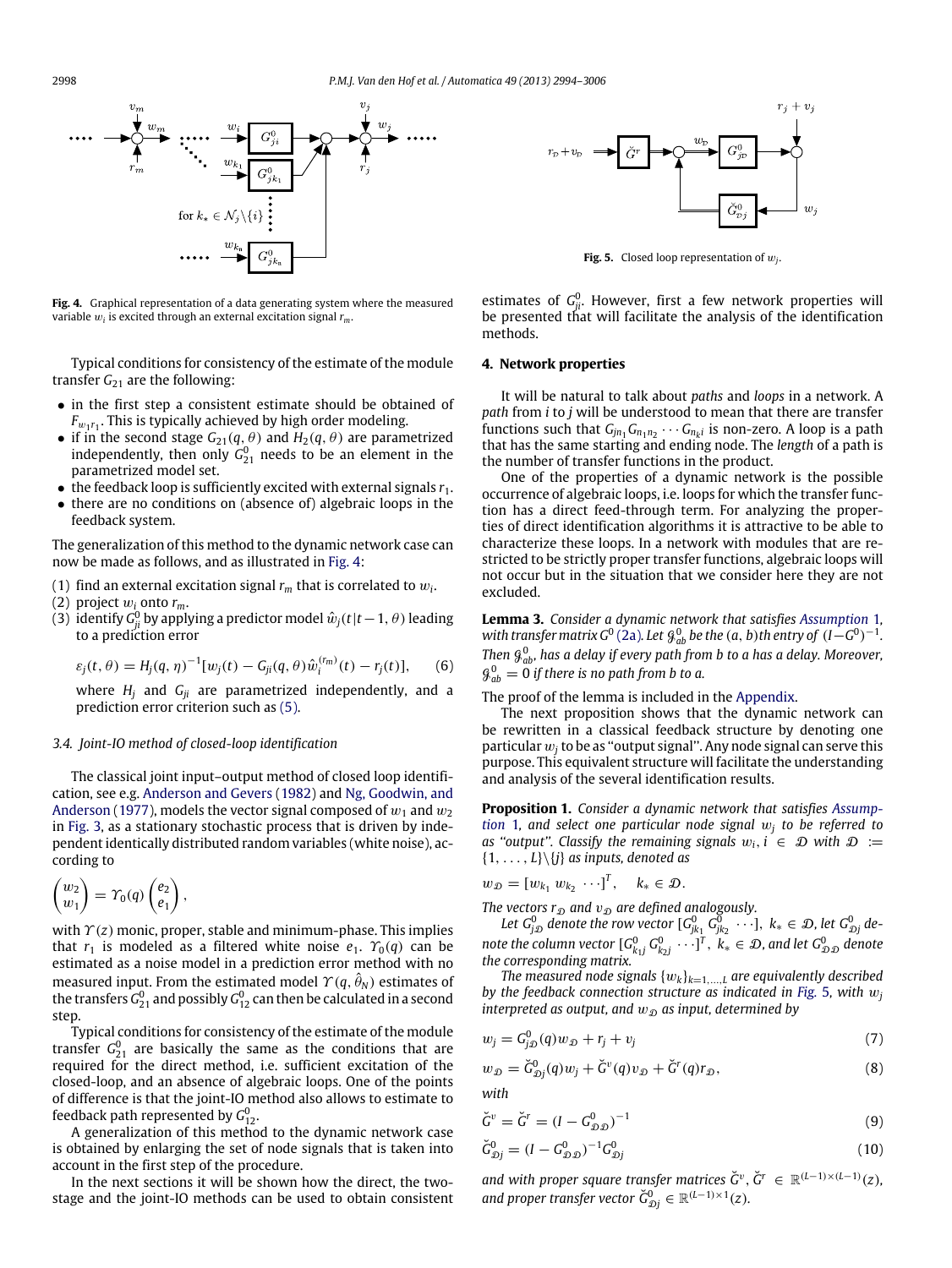**Proof.** Using the introduced notation the network equations [\(2b\)](#page-1-4) can be written as

$$
\begin{bmatrix} w_j \\ w_{\mathcal{D}} \end{bmatrix} = \begin{bmatrix} 0 & G_{j\mathcal{D}}^0 \\ G_{\mathcal{D}j}^0 & G_{\mathcal{D}\mathcal{D}}^0 \end{bmatrix} \begin{bmatrix} w_j \\ w_{\mathcal{D}} \end{bmatrix} + \begin{bmatrix} r_j + v_j \\ r_{\mathcal{D}} + v_{\mathcal{D}} \end{bmatrix}
$$

leading to the network equations:

$$
w_j = G_{j,0}^0 w_{\mathcal{D}} + r_j + v_j \tag{11}
$$

$$
w_{\mathcal{D}} = (I - G_{\mathcal{D}, \mathcal{D}}^0)^{-1} G_{\mathcal{D}j}^0 w_j + (I - G_{\mathcal{D}, \mathcal{D}}^0)^{-1} (r_j + v_j)
$$
(12)

provided that the inverse  $(I - G_{\mathcal{D}, \mathcal{D}}^0)^{-1}$  exists and is proper. This is guaranteed by condition 1 of [Assumption 1.](#page-2-2)  $\Box$ 

One of the important observations from the presented feedback structure is that the disturbance/excitation terms that directly affect the "output"  $w_j$ , do not appear as disturbance/excitation signals directly acting on the "input signals"  $w_{\mathcal{D}}$ ; they only contribute to these inputs through the "feedback" operation  $\breve{G}_{\mathfrak{D} j}^0$ .

### <span id="page-5-0"></span>**5. Direct method for general network topology**

The direct method for closed-loop identification can rather simply be generalized to the situation of dynamic networks. To this end we consider the one-step ahead predictor that was formulated in [\(4\).](#page-3-2) The principal choice that has to be made is the set of input signals  $x_k \in \mathcal{X}$  that has to be taken into account in the predictor. If the module transfer function  $G_{ji}^0$  needs to be identified it is tempting to choose w*<sup>i</sup>* as input for the predictor. However in most cases this will lead to biased results of the estimates due to the fact that other (neglected) input signals will affect the output also. Therefore the most safe situation is to choose in the predictor all inputs that have a direct link to the output  $w_j$ , i.e.  $\mathcal{X} = \mathcal{N}_j$ , leading to the predictor:

$$
\hat{w}_j(t|t-1; \theta) = H_j^{-1}(q, \theta) \left( \sum_{k \in \mathcal{N}_j} G_{jk}(q, \theta) w_k(t) + r_j(t) \right) + (1 - H_j^{-1}(q, \theta)) w_j(t).
$$
\n(13)

For this predictor the following result is obtained.

<span id="page-5-2"></span>**[P](#page-2-2)roposition 2.** *Consider a dynamic network that satisfies [Assump](#page-2-2)[tion](#page-2-2)* 1*, and consider a direct prediction error identification according to* [\(5\)](#page-3-3) *with predictor* [\(13\)](#page-5-1)*. Then the module transfer functions*  $G_{jk}^0, \, \, k \, \in \, \mathcal{N}_j$  as well as  $H_j^0$  are estimated consistently under the fol*lowing conditions:*

- (a) *the noise* v*<sup>j</sup> is uncorrelated to all reference signals.*
- (b) *the noise*  $v_j$  *is uncorrelated to all noise signals*  $v_k, \ k \in \mathcal{V}_j\backslash\{j\}.$
- (c) *for both the network and the parametrized model, every loop through node j has a delay.*
- (d) the spectral density of  $[w_j \ w_{n_1} \ \cdots w_{n_n}]^T$ ,  $n_* \in \mathcal{N}_j$ , denoted as  $\Phi_{j,\, \mathcal{N}_j}(\omega)$  is positive definite for  $\omega \in [-\pi\, ,\, \pi\,].$
- (e) the system is in the model set, i.e. there exists a  $\theta^0$  such that  $G_{jk}(z, \theta^0) = G_{jk}^0(z)$  for all  $k \in \mathcal{N}_j$ , and  $H_j(z, \theta^0) = H_j^0(z)$ .

The proof is added in the [Appendix.](#page-9-0)

Note that in the considered situation all transfers  $G^0_{jk},\,\,k\,\in\,\mathcal{N}_j$ need to be estimated simultaneously in order for the result to hold, and that the dynamics of noise source  $v_i$  need to be modeled correctly through a noise model *H<sup>j</sup>* . Note also that, both the noise signal  $v_i$  and the probing signal  $r_i$  provide excitation to the loop that is going to be identified. The excitation condition (d) is a rather generic condition for informative data [\(Ljung,](#page-12-15) [1999\)](#page-12-15). A further specification for particular finite dimensional model structures can most likely be made along the results for classical feedback loops as developed in [Gevers,](#page-12-26) [Bazanella,](#page-12-26) [Bombois,](#page-12-26) [and](#page-12-26) [Misković](#page-12-26) [\(2009\)](#page-12-26).

<span id="page-5-3"></span>

Fig. 6. Dynamic network with 5 node signals, of which 2 (red-colored) transfer functions  $G_{21}^0$  and  $G_{23}^0$  can be consistently identified with the direct method using a MISO predictor. The blue-colored transfer functions can be identified with SISO predictors.

Whereas in classical closed loop identification with the direct method there is a condition on the absence of algebraic loops in the full feedback system [\(Van](#page-12-27) [den](#page-12-27) [Hof,](#page-12-27) [de](#page-12-27) [Vries,](#page-12-27) [&](#page-12-27) [Schoen,](#page-12-27) [1992\)](#page-12-27), this is further specified here in condition (c) by limiting that condition to only apply to the output signal that is considered for identification.

<span id="page-5-5"></span>**Remark 1.** In the proposition above the predictor that is used employs all possible inputs that directly connect to the output signal  $w_j$ . If some of these transfers are known already, e.g. they could be controllers with known dynamics, then the result above can simply be generalized to the predictor

$$
\hat{w}_j(t,\theta) = H_j^{-1}(q,\theta) \left( \sum_{k \in \mathcal{N}_j \backslash \mathcal{K}_j} G_{jk}(q,\theta) w_k(t) + \sum_{k \in \mathcal{K}_j} G_{jk}^0(q) w_k(t) + r_j(t) \right) + (1 - H_j^{-1}(q,\theta)) w_j(t), \qquad (14)
$$

leading to consistent estimates of the transfers  $G_{jk}^0$ ,  $k \in \mathcal{N}_j \backslash \mathcal{K}_j$ , while in the formulation of the conditions of [Proposition 2,](#page-5-2) the set  $\mathcal{N}_j$  is replaced by the set  $\mathcal{N}_j \setminus \mathcal{K}_j$ .  $\square$ 

<span id="page-5-1"></span>Next, an algorithm for checking condition (c) will be presented. The other conditions are straightforward to check and do not need an algorithm. Recall that the matrix  $A_d$  is the adjacency matrix with *d*'s in the entries with strictly proper module transfer functions, and 1's in the entries with proper module transfer functions (see Section [2.2\)](#page-2-3).

**Algorithm 1.** Check if all loops through node *j* have a delay

- (1) Evaluate  $A_d^{\ell}$  for  $\ell = 1, ..., L$  using the multiplication and addition rules defined in Section [2.2.](#page-2-3)
- (2) If for any considered power  $\ell$  entry  $(j, j)$  equals 1, condition (c) is not met.

<span id="page-5-4"></span>**Example 1.** If we apply the result of the direct method to the network example of [Fig. 6,](#page-5-3) it appears that the direct method can be applied to each of the nodes  $w_1, \ldots, w_5$ . Note that in this scheme  $G_{43}^0 = 1$ . The blue-colored transfers  $G_{15}^0$ ,  $G_{32}^0$ ,  $G_{54}^0$ ,  $G_{45}^0$  can be identified by SISO predictors, using only a single input in the predictor, provided that appropriate conditions are satisfied on excitation and absence of algebraic loops. The transfers  $G_{21}^0$  and  $G_{23}^0$  can only be estimated simultaneously in a MISO predictor, employing both  $w_1$  and  $w_3$  as inputs and  $w_2$  as output. Under the condition that a delay is present in the loops  $(G_{32}^0 G_{23}^0)$  and  $(G_{54}^0 G_{32}^0 G_{21}^0 G_{15}^0)$  and by the use of an appropriate model set that includes accurate noise modeling, the transfers  $G_{21}^0$  and  $G_{23}^0$  can be estimated consistently. In [Fig. 6](#page-5-3) they are indicated in red.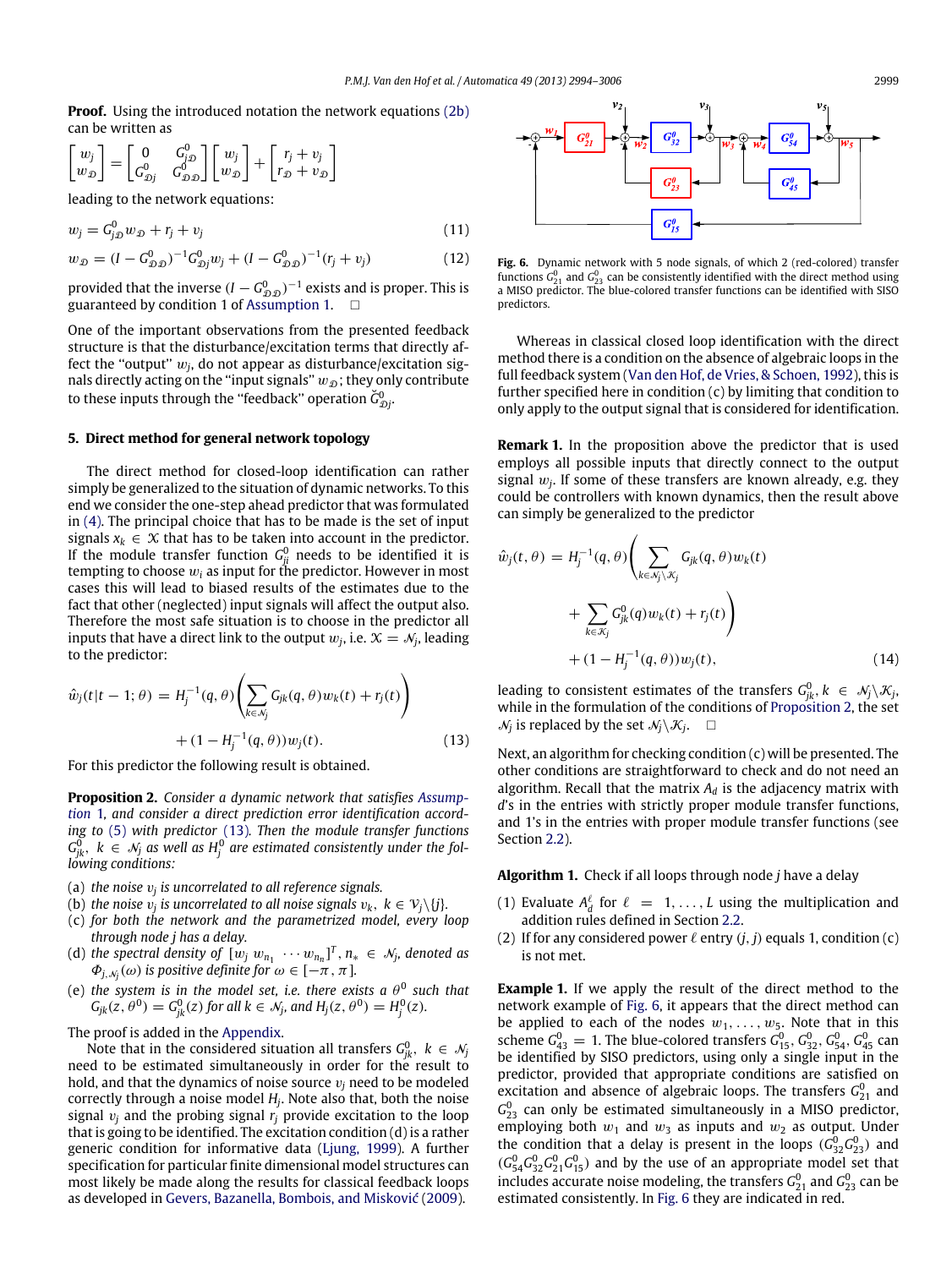<span id="page-6-0"></span>

**Fig. 7.** Example of a system where not all  $w_k$ ,  $k \in \mathcal{N}_j$  need to be included as inputs in the predictor ( $w_3$  can just be considered as an uncorrelated disturbance).

It is clear that in large and complex networks only under very limited circumstances, a SISO predictor, i.e. having only the input  $w_i$  present in the predictor, suffices to consistently identify the transfer G $_{ji}^0.$ 

**Remark 2.** It is not always necessary to include all  $w_k$ ,  $k \in \mathcal{N}_j$ as input in the predictor. For instance consider the case shown in [Fig. 7\(](#page-6-0)a). Suppose that the objective is to obtain consistent estimates of  $\mathsf{G}_{21}^0$ . According to [Proposition 2](#page-5-2) both  $w_1$  and  $w_3$  must be included as inputs in the predictor. However, from the figure, it can be seen that  $w_3$  only acts as a (uncorrelated) disturbance on  $w_2$ , and does not need to be modeled for consistent estimation of  $G_{21}^0$ . This idea is illustrated in [Fig. 7\(](#page-6-0)b) where  $\tilde{v}_2 = v_2 + w_3$ .<br>Further analysis of this is beyond the scope of the current paper

and will be presented elsewhere.

Note that for using signal  $w_i$  as an output, it is not strictly necessary that a noise source  $v_j$  is present. This special case is considered in the next corollary.

**Corollary 1.** *Consider the situation of [Proposition](#page-5-2)* 2*. If the noise*  $s$ ource  $v_j$  is not present then the module transfer functions  $G_{ji}^0, \,\, i \in \mathcal{N}_j$ *can be estimated consistently, under the conditions of [Proposition](#page-5-2)* 2*, where the excitation condition* (d) *is replaced by:*

(d) The spectrum of  $[w_{n_1}~\cdots~w_{n_n}]^T, n_*~\in~\mathcal{N}_j,~\varPhi_{\mathcal{N}_j}(\omega)$  is positive *definite for*  $\omega \in [-\pi, \pi]$ *,* 

*the delay condition* (c) *is removed, and the noise model is fixed to* 1*, thereby focusing condition* (e) *on the module transfer property only.*

**Proof.** The same procedure as the proof of [Proposition 2](#page-5-2) can be followed starting with [\(B.3\)](#page-10-0) and plugging in  $v_j = 0$ ,  $H(\theta) = 1$ , and  $\sigma^2_{e_j} = 0.$   $\Box$ 

#### **6. Two-stage identification for general network topology**

The two-stage method for closed-loop identification as described in Section [3.3](#page-3-4) follows a different approach than the direct method. It explicitly utilizes the presence of measurable external excitation signals, and has the potential to consistently identify module transfers without the necessity to consistently identify noise models also. Based on the scheme depicted in [Fig. 4](#page-4-1) we pursue the following strategy in an attempt to consistently identify the module transfer  $\mathit{G}_{ji}^{0}.$ 

<span id="page-6-1"></span>**Algorithm 2** (*Two-Stage SISO Model*)**.**

- (1) Select a set of measured excitation signals  $\{r_m\}$ , with  $m \in$  $\mathcal{R}_{is} \subseteq \mathcal{R}_i$ , each of them correlated with  $w_i$ .
- (2) On the basis of measured signals  $\{r_m\}$ ,  $m \in \mathcal{R}_i$  and  $w_i$ , determine  $w_i^{(\mathcal{R}_{is})}$ .
- (3) Construct the signal

$$
\tilde{w}_j(t) = w_j(t) - \sum_{k \in \mathcal{K}_j} G_{jk}^0(q) w_k(t) - r_j(t),
$$

i.e. correct  $w_i$  with all known terms.

(4) Identify the transfer function  $G_{ji}^0$  on the basis of a predictor model with prediction error

$$
\varepsilon_j(t,\theta) = H_j(q,\eta)^{-1}[\tilde{w}_j(t) - G_{ji}(q,\theta)w_i^{(\mathcal{R}_{is})}(t)]
$$

using measured signals  $\tilde{w}_j$  and  $w_i^{(\mathcal{R}_i)}$ , an identification criterion [\(5\),](#page-3-3) and where *H<sup>j</sup>* is a fixed noise model or parametrized independently of  $\theta$ .

For this algorithm the following result can be obtained:

<span id="page-6-3"></span>**[P](#page-2-2)roposition 3.** *Consider a dynamic network that satisfies [Assump](#page-2-2)[tion](#page-2-2)* 1. Then the module transfer function  $G_{ji}^0$  can be consistently esti*mated with [Algorithm](#page-6-1)* 2 *if the following conditions are satisfied:*

- (a) *the set*  $\mathcal{R}_i$  *is non-empty.*
- (b) *the external excitation signals*  $r_m$ ,  $m \in \mathcal{R}_{is}$ , are uncorrelated to *all noise signals*  $v_k, k \in \{j, u^i_j\}$ .
- (c) the signal  $w_i^{(\mathcal{R}_{is})}$  is persistently exciting of a sufficiently high *order.*[3](#page-6-2)
- (d) all node signals  $w_k, k \in \mathcal{U}_j^i, k \neq i$ , are uncorrelated to all  $r_m$ ,  $m \in \mathcal{R}_{is}$ *.*
- (e) the module transfer function  $G_{ji}^0$  is in the model set, i.e. there exists *a* parameter  $\theta^0$  such that  $G_{ji}(q, \theta^0) = G_{ji}^0(q)$ .  $\square$

**Proof.** Note that w*<sup>j</sup>* can be expressed as

$$
w_j(t) = G_{ji}^0(q)w_i(t) + \sum_{k \in \mathcal{K}_j} G_{jk}^0(q)w_k(t)
$$
  
+ 
$$
\sum_{k \in \mathcal{U}_j^i} G_{jk}^0(q)w_k(t) + r_j(t) + v_j(t)
$$
  
= 
$$
G_{ji}^0(q)w_i(t) + p_j(t) + s_j(t) + v_j(t)
$$

where  $p_j$  reflects the contributions of all signals  $G_{jk}^0(q)w_k$  that are known because of the fact that the dynamics  $G_{jk}^0$  are known, as well as  $r_j(t)$ ; and  $s_j(t)$  similarly reflects the contributions of all signals  $G_{jk}^{0}(q)w_{k}$  that are unknown, because the dynamics  $G_{jk}^{0}$  is unknown. Subsequently

$$
w_j(t) - p_j(t) = G_{ji}^0(q)w_i(t) + s_j(t) + v_j(t)
$$

with the left hand side being a known signal.

Condition (b) together with the fact that by construction all  $r_m$ ,  $m \in \mathcal{R}_i$  are correlated to  $w_i$ , guarantees that  $w_i$  can be decomposed as  $w_i = w_i^{(\mathcal{R}_{is})} + w_i^{(\perp \mathcal{R}_{is})}$ . Then,

$$
w_j - p_j = G_{ji}^0(q) \left( w_i^{(\mathcal{R}_{is})} + w_i^{(\perp \mathcal{R}_{is})} \right) + s_j + v_j. \tag{15}
$$

Conditions (b) and (d) guarantee that the signal *s<sup>j</sup>* is uncorrelated to all  $r_m$ ,  $m \in \mathcal{R}_{is}$ . And by condition (b) the noise  $v_j$  is uncorrelated to all  $r_m$ ,  $m \in \mathcal{R}_{is}$ , while  $w_i^{(\perp \mathcal{R}_{is})}$  is uncorrelated to all  $r_m$ ,  $m \in \mathcal{R}_{is}$ by construction.

As a result a prediction error identification on the basis of input  $w_i^{(\mathcal{R}_{is})}$  and output  $w_j - p_j$  will provide a consistent estimate of  $G_{ji}^0$ , provided that the input signal  $w_i^{(\mathcal{R}_{is})}(t)$  is persistently exciting of a degree at least equal to the number of parameters in  $G_{ii}(q, \theta)$ , see the classical conditions on consistency of prediction error esti-mates in [Ljung](#page-12-15) [\(1999\)](#page-12-15).  $\Box$ 

Note that as an alternative for the two-stage algorithm, also an IV estimator could have been used, using *r<sup>m</sup>* as instrument, w*<sup>i</sup>* as input and w*j*−*p<sup>i</sup>* as output, leading to the same consistency result, [Gilson](#page-12-17) [and](#page-12-17) [Van](#page-12-17) [den](#page-12-17) [Hof](#page-12-17) [\(2005\)](#page-12-17).

<span id="page-6-2"></span><sup>3</sup> Within the classical prediction error framework [\(Ljung,](#page-12-15) [1999\)](#page-12-15), the reconstructed signal  $w_i^{(\mathcal{R}_B)}(t)$  will need to be persistently exciting of an order at least equal to the number of unknown parameters that is estimated in  $G_{ji}(q, \theta)$ .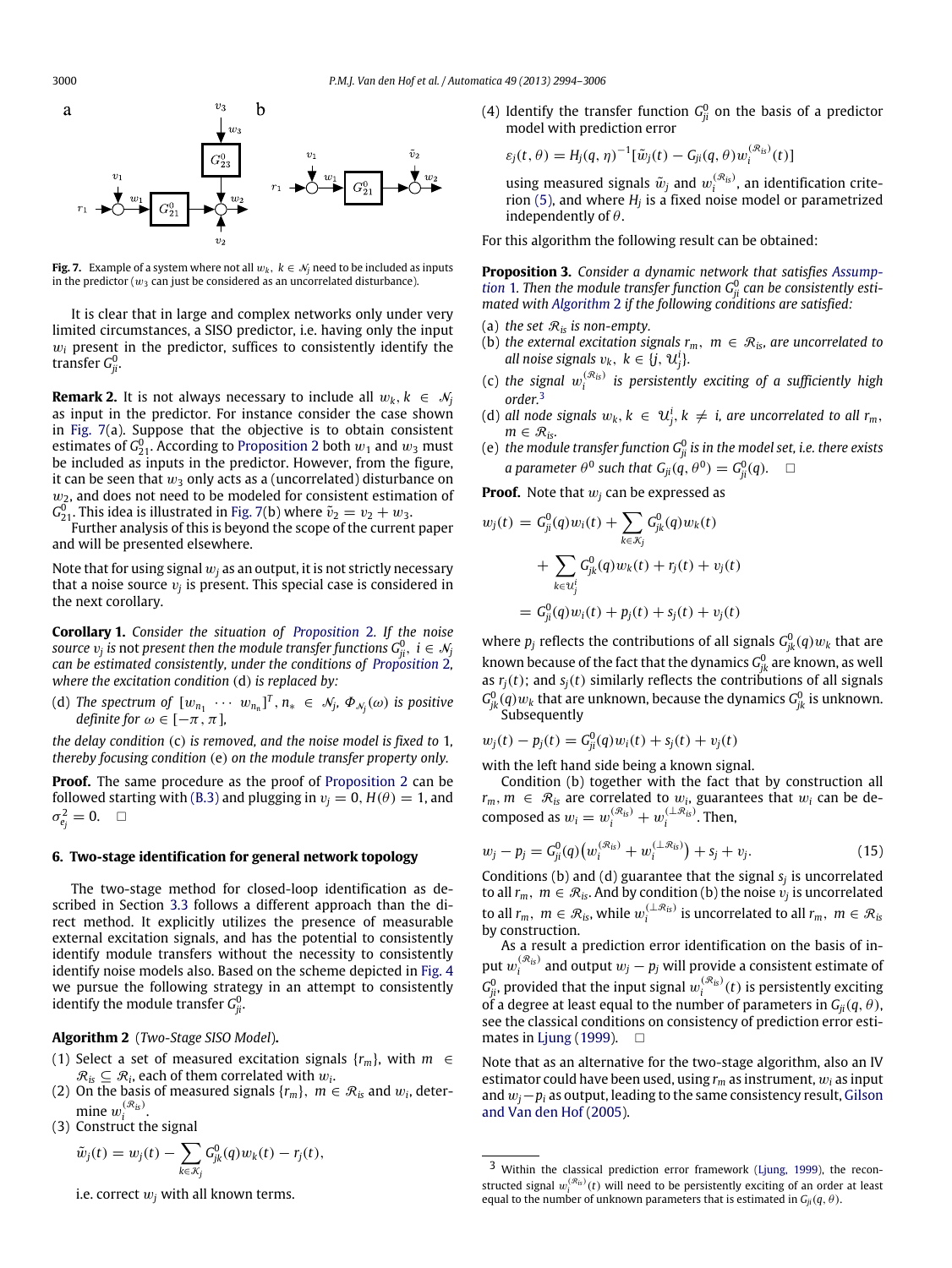<span id="page-7-1"></span>

**Fig. 8.** Dynamic network with 5 node signals, of which 4 (blue-colored) transfer functions can be consistently identified with the two-stage method presented of [Algorithm 2.](#page-6-1)

Next question is how to check whether the conditions of [Proposition 3](#page-6-3) are satisfied. Both the appropriate construction of the set  $\mathcal{R}_i$  and condition (d) can be checked mainly on the basis of the adjacency matrix *A* of the network.

**Algorithm 3.** Check for candidate reference signals to be correlated to w*i*:

- (1) evaluate element  $(i, m)$  of  $A^{\ell}$  for  $\ell = 1, \ldots, L$ .
- (2) if for any considered power  $\ell$  this element is non-zero, then the reference signal *r<sup>m</sup>* qualifies as a candidate excitation source that excites the input  $w_i$ .<sup>[4](#page-7-0)</sup>

Check whether all  $w_k$ ,  $k \in \mathcal{U}_j^i$  are uncorrelated to all  $r_m$ ,  $m \in \mathcal{R}_i$ (check whether there is no path from *m* to *k*):

- (1) evaluate  $A^{\ell}$  for  $\ell = 1, \ldots, L$ .
- (2) for all  $k \in \mathcal{U}_j^i$ ,  $k \neq i$ , check whether the entries (*k*, *m*) of  $A^\ell$  are zero for all powers  $\ell$ .

<span id="page-7-3"></span>**Example 2.** Consider the dynamic network from [Example 1,](#page-5-4) depicted in [Fig. 8.](#page-7-1) When applying the conditions of [Proposition 3](#page-6-3) it appears that the blue-colored transfers,  $G^0_{32}$ ,  $G^0_{54}$ ,  $G^0_{15}$  and  $G^0_{45}$  can be consistently identified with the two-stage approach presented in this section. These four transfers satisfy the conditions that their inputs are correlated to  $r_1$ , while their outputs do not include nonmodeled terms that are correlated with  $r_1$ .

Note that, the transfers  $G^0_{21}$  and  $G^0_{23}$  do not satisfy the conditions of the proposition because there are unknown contributions to  $w_2$ that are correlated to  $r_1$ .

Actually the conditions that are formulated for [Proposition 3](#page-6-3) are very restrictive and it may be very well possible that even in the case of networks that have several external excitation signals present, there is no choice of  $\mathcal{R}_{is}$  possible that satisfies the conditions. Additionally, by limiting attention to SISO predictors, i.e. by only considering w*<sup>i</sup>* as input in the predictor, the effect of all other inputs that affect  $w_i$  will be modeled as noise and therefore will increase the variance of the parameter estimate. An alternative reasoning, that matches the situation of the direct method, is then to extend the predictor to a MISO format, as reflected in the following algorithm.

<span id="page-7-2"></span>**Algorithm 4** (*Two-Stage MISO Model*)**.**

- (1) Select a set of measured excitation signals  $\{r_m\}$ , with  $m \in$  $\mathcal{R}_{is} \subseteq \mathcal{R}_i$ , each of them correlated with  $w_i$ .
- (2) Determine the set of node signals  $w_k,~k\in\{\mathcal{U}_j^i,i\}$  that is correlated to any of the excitation signals  $\{r_m\}$ , with  $m \in \mathcal{R}_i$ . Denote this set as  $\{w_k\},\ k \in \mathcal{U}_{is}.$
- (3) Determine  $w_k^{(\mathcal{R}_{is})}$ , for  $k \in \mathcal{U}_{is}$ .

(4) Construct the signal

$$
\tilde{w}_j(t) = w_j(t) - \sum_{k \in \mathcal{K}_j} G_{jk}^0(q) w_k(t) - r_j(t),
$$

i.e. correct  $w_i$  with all known terms.

(5) Identify the transfers  $G_{jk}^0$ ,  $k \in \mathcal{U}_{is}$  on the basis of a predictor model with prediction error

$$
\varepsilon_j(t,\theta) = H_j(q,\eta)^{-1} \left[ \tilde{w}_j(t) - \sum_{k \in \mathcal{U}_{is}} G_{jk}(q,\theta) w_k^{(\mathcal{R}_{is})}(t) \right]
$$

using measured signals  $\tilde{w}_j$  and  $w_k^{(\mathcal{R}_{is})}$ , an identification criterion [\(5\),](#page-3-3) and where *H<sup>j</sup>* is a fixed noise model or parametrized independently of  $\theta$ .

For this algorithm the following result can be obtained:

**[P](#page-2-2)roposition 4.** *Consider a dynamic network that satisfies [Assump](#page-2-2)[tion](#page-2-2)* 1. Then the module transfer function  $G_{ji}^0$  can be consistently esti*mated with [Algorithm](#page-7-2)* 4 *if the following conditions are satisfied:*

- (a) *the set*  $\mathcal{R}_i$ *s is non-empty.*
- (b) *the external excitation signals*  $r_m$ ,  $m \in \mathcal{R}_s$  *are uncorrelated to noise signals*  $v_k, k \in \{j, \, \tilde{\mathcal{U}}^i_j\}.$
- (c) the power spectral density of  $[w_{n_1}^{(\mathcal{R}_{is})} \cdots w_{n_n}^{(\mathcal{R}_{is})}]^T$ ,  $n_* \in \mathcal{U}_{is}$  is *positive definite for*  $\omega \in [-\pi, \pi]$ *.*
- (d) the module transfers  $G_{jk}^0$  are in the model set, i.e. there exists a  $p$ arameter  $\theta^0$  such that  $G_{jk}(q, \theta^0) = G_{jk}^0(q)$  for all  $k \in \mathcal{U}_{is}$ .  $\quad \Box$

*Under the considered conditions, all model transfer functions*  $G_{jk}^0$ *,*  $k \in$ U*is are estimated consistently.*

**Proof.** The proof follows along similar lines as the proof of [Proposition 3](#page-6-3) with an appropriate change of notation.  $\Box$ 

**Example 3.** Returning now to the situation of [Example 2,](#page-7-3) it can be observed that with [Algorithm 4,](#page-7-2) the remaining module transfers  $G_{21}^0$  and  $G_{23}^0$  can be identified by using a MISO predictor with inputs  $w_1$  and  $w_3$  and output  $w_2$ . The external excitation signal  $r_1$  excites both inputs. It only has to be checked whether this excitation is sufficiently informative. Adding a second excitation signal could be helpful in this respect.

Moving from a SISO to a MISO predictor further increases the complexity of the identification procedure, in terms of the number of models and parameters to be estimated. However it also can substantially reduce the variance of the estimates by improving the effective signal-to-noise ratio in the output. The choice for which inputs to use in the predictor, and which external excitation signals to project upon, leaves more freedom here to choose from. This aspect is further developed elsewhere [\(Dankers,](#page-12-28) [Van](#page-12-28) [den](#page-12-28) [Hof,](#page-12-28) [Bombois,](#page-12-28) [&](#page-12-28) [Heuberger,](#page-12-28) [2013\)](#page-12-28).

Although in the framework of this paper, we are dealing with noise-free measurements of node signals  $w_j$ , it has to be noted that the two-stage method can simply be generalized to deal with the situation of having measurement noise on the node signals also. This is caused by the property that measurement noise will disappear when the measured node signals will be projected upon external excitation signals.

#### <span id="page-7-4"></span>**7. Extension of two-stage method with reconstructible noise signals**

Whereas in the two-stage method measured external excitation signals serve as a basis for removing noise influences from the input signals by way of projection, a similar mechanism can be realized under particular circumstances by noise signals. Consider the situation that somewhere in the network there is a noise signal  $v_m$  present, that can be reconstructed on the basis of measured signals and known transfers, and that provides excitation for the node signal  $w_i$  that is an input to the transfer function  $G_{ji}^0$ . Then a

<span id="page-7-0"></span> $^4$  In the case that  $\sum_{\ell=1}^{N} [A^{\ell}]_{im} > 1$ , there is a hypothetical option that different path connections cancel each other. Since the actual correlation between *r<sup>m</sup>* and w*<sup>i</sup>* always needs to be checked, this situation will not be dealt with separately.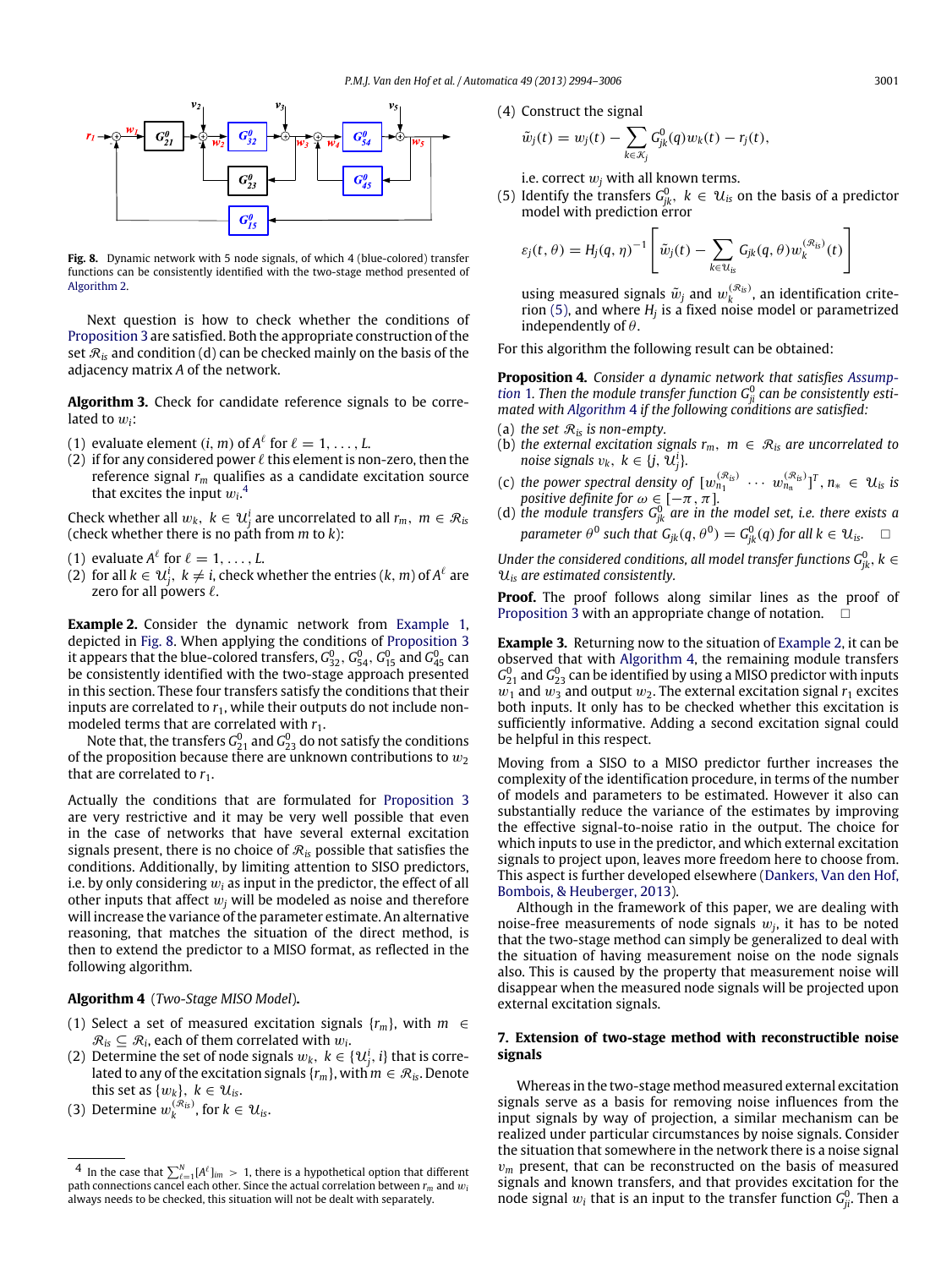<span id="page-8-1"></span>

**Fig. 9.** Single node in a network structure, where the input w*<sup>i</sup>* is excited through a reconstructed noise signal v*m*.

<span id="page-8-2"></span>

**Fig. 10.** Dynamic network with 5 node signals, of which 1 (red-colored) transfer function can be consistently identified with the two-stage method presented in this Section [7](#page-7-4) based on reconstructed noise signals.<sup>[5](#page-0-5)</sup>

reasoning that is completely similar to the two-stage method of the previous section can be applied by treating this reconstructible noise signal as an external excitation signal.

The situation is depicted in [Fig. 9,](#page-8-1) where noise signal v*<sup>m</sup>* is reconstructible if all transfers  $G_{mk}^0, \; k \in \mathcal{N}_m$  are known. Then signal  $x_m$  can be calculated and  $v_m$  can be reconstructed according to  $v_m = w_m - x_m$ . From this moment onwards  $v_m$  can act as an external excitation signal that can be used in both the SISO and MISO predictor of the two-stage method.

An algorithm for checking whether a noise signal is reconstructible is easily generated. For every index  $m \in V$ : check if  $K_m = N_m$ . If so,  $v_m$  qualifies as a reconstructible noise signal. Algorithms for checking whether  $v_m$  satisfies the appropriate correlation properties with respect to the inputs  $w_i$  and  $w_k$ ,  $k \in \mathcal{N}_i$  are equivalent to the ones provided in the previous section.

**Example 4.** If we consider the network example of [Fig. 8,](#page-7-1) it appears that both  $v_3$  and  $v_5$  qualify as a reconstructible noise signal, provided that the transfers  $G^0_{32}$  and  $G^0_{54}$  are known a priori. However in the considered situation none of the remaining transfer functions satisfies the other condition of [Proposition 3](#page-6-3) that the outputs should not be disturbed by unknown terms that are correlated to the (reconstructible) noise source.

However if we remove the outer loop connection  $G_{15}^0$ , as depicted in [Fig. 10,](#page-8-2) then  $\mathsf{G}_{23}^0$  can be identified consistently through reconstructible noise signal  $v_3$  if  $G_{32}^0$  is known. In [Fig. 10](#page-8-2) this transfer is indicated in red. Similarly, using a two-input predictor the two-stage method can now be applied to node signal  $w_2$  with inputs  $w_1$ ,  $w_3$  and external excitation signals *r* and  $v_3$ .

The special phenomenon with reconstructible noise signals, is the appealing mechanism that a noise signal with variance-increasing effects on the model estimates, by the use of a prior knowledge of particular module transfers, can be turned into an external excitation signal that *reduces* the variance of the estimates.

#### <span id="page-8-0"></span>**8. Joint IO method for general network topology**

Also the joint IO method can be generalized to the situation of dynamic networks. As with the other methods presented before,

we will focus on a particular node signal  $w_j$ , for which we intend to identify the module transfer  $G_{ji}^0$ . When isolating the two node signals  $w_i$  and  $w_j$ , and modeling the vector process  $(w_j^T, w_j^T)^T$  as the output of a stationary stochastic process, it is very unlikely that the resulting process will allow to determine consistent estimates of  $G_{ji}^0$ , if the two node signals are part of a complex network topology. Like in the direct method, we have to extend the number of node signals that we take into account.

Consider the following partition of measured variables:  $w =$  $\{w_j, w_{\mathcal{N}_j}, w_{\mathcal{Z}_j}\}\$  where  $\mathcal{N}_j$  has the usual meaning, and  $\mathcal{Z}_j$  is a set of all remaining variables. In the subsequent text the subscript *j* will be dropped from  $\mathcal{N}_j$  and  $\mathcal{Z}_j$  for notational simplicity. Using these partitions the data generating system can be written as follows $6$ :

$$
\begin{bmatrix} w_j \\ w_N \\ w_Z \end{bmatrix} = \begin{bmatrix} 0 & G_{j,N}^0 & 0 \\ G_{N,j}^0 & G_{N,N}^0 & G_{N,Z}^0 \\ G_{Zj}^0 & G_{Z,N}^0 & G_{ZZ}^0 \end{bmatrix} \begin{bmatrix} w_j \\ w_N \\ w_Z \end{bmatrix} + \begin{bmatrix} v_j \\ v_N \\ v_Z \end{bmatrix}
$$
(16)

where the vector  $v_N$  is defined as vector of the same dimension as *w*<sub>N</sub> with either  $v_i$ , *i* ∈  $N$  present or 0 if the particular node signal does not contain an external disturbance (or excitation) signal. The vector  $v_z$  is similarly defined.

In the joint-IO method we first model the measured signals  $(w_i, w_N)$  as output of a stationary stochastic process. Next, an estimate of the module transfer function  $G_{ji}^0$  is extracted from this previously estimated noise model.

First, we are going to formalize the properties of the vector process  $(w_i, w_N)$  in the next lemma.

<span id="page-8-5"></span>**Lemma 4.** The node signals  $w_j$ ,  $w_N$  satisfy the following representa*tion:*

<span id="page-8-4"></span>
$$
\begin{bmatrix} w_j \\ w_{\mathcal{N}} \end{bmatrix} = W^0 \begin{bmatrix} e_j \\ \tilde{e}_{\mathcal{N}} \end{bmatrix} \quad \text{with} \tag{17}
$$

$$
W^{0} := \begin{bmatrix} W_{jj}^{0} & W_{j,v}^{0} \\ W_{\mathcal{N}j}^{0} & W_{\mathcal{N}N}^{0} \end{bmatrix} = \begin{bmatrix} \breve{G}_{jj}^{0}H_{j}^{0} & G_{j,v}^{0} \breve{G}_{\mathcal{N}N}^{0} \breve{H}_{\mathcal{N}}^{0} \\ \breve{G}_{\mathcal{N}N}^{0} \breve{G}_{\mathcal{N}j}^{0} H_{j}^{0} & \breve{G}_{\mathcal{N}N}^{0} \breve{H}_{\mathcal{N}}^{0} \end{bmatrix}
$$
(18)

*with*  $e_i$  *and*  $\tilde{e}_N$  *uncorrelated white noise processes, and where* 

$$
\begin{aligned}\n\breve{G}_{jj}^{0} &= (1 - G_{j,\mathcal{N}}^{0} (I - \tilde{G}_{\mathcal{N},\mathcal{N}}^{0})^{-1} \tilde{G}_{\mathcal{N},j}^{0})^{-1} \\
\breve{G}_{\mathcal{N},\mathcal{N}}^{0} &= (I - \tilde{G}_{\mathcal{N},\mathcal{N}}^{0} - \tilde{G}_{\mathcal{N},j}^{0} G_{j,\mathcal{N}}^{0})^{-1} \\
\tilde{G}_{\mathcal{N},\mathcal{N}}^{0} &= G_{\mathcal{N},\mathcal{N}}^{0} + G_{\mathcal{N},\mathcal{Z}}^{0} (I - G_{\mathcal{Z},\mathcal{Z}}^{0})^{-1} G_{\mathcal{Z},\mathcal{N}}^{0} \\
\tilde{G}_{\mathcal{N},j}^{0} &= G_{\mathcal{N},j}^{0} + G_{\mathcal{N},\mathcal{Z}}^{0} (I - G_{\mathcal{Z},\mathcal{Z}}^{0})^{-1} G_{\mathcal{Z},j}^{0},\n\end{aligned}
$$

and  $\tilde{H}_{\mathcal{N}}^{0}$  is the monic, stable minimum-phase spectral factor of the stochastic process  $v_N + G^0_{\mathcal{N}Z}(I - G^0_{ZZ})^{-1}v_Z$ .

If the matrix  $W^0$  in [\(17\)](#page-8-4) is available (or an estimate thereof) then it is possible to reconstruct  $G_{j,N}^0$  and  $H_j^0$ , according to:

$$
G_{j,N}^0 = W_{j,N}^0 (W_{N,N}^0)^{-1}
$$
  

$$
H_j^0 = W_{jj}^0 - W_{j,N}^0 (W_{N,N}^0)^{-1} W_{N,j}^0.
$$

An estimate of  $W^0$  can be obtained by estimating a noise model which whitens the stochastic processes which generate the data. In particular, the output of the stochastic process is  $w(t)$  =  $[w_j(t) w_N(t)]^T$ , and the input is  $e(t) = [e_j(t) \tilde{e}_N(t)]^T$ . The onestep ahead prediction error is:

 $\varepsilon(t, \theta) = w(t) - \hat{w}(t|t - 1; \theta) = W^{-1}(\theta)W^{0}e(t)$ 

and  $W(\theta)$  is the parametrized noise model.

Whereas in the standard prediction error situation it can be assumed that  $W^0$  and  $W(\theta)$  are monic, stable minimum-phase

 $^{\rm 5}$  For interpretation of the references to colour in this figure legend, the reader is referred to the web version of this article.

<span id="page-8-3"></span><sup>6</sup> Since in the Joint IO method no explicit use is made of measured external excitation signals, we assume that *r*-signals are not present, and that all external excitation originates from noisy  $v$ -signals.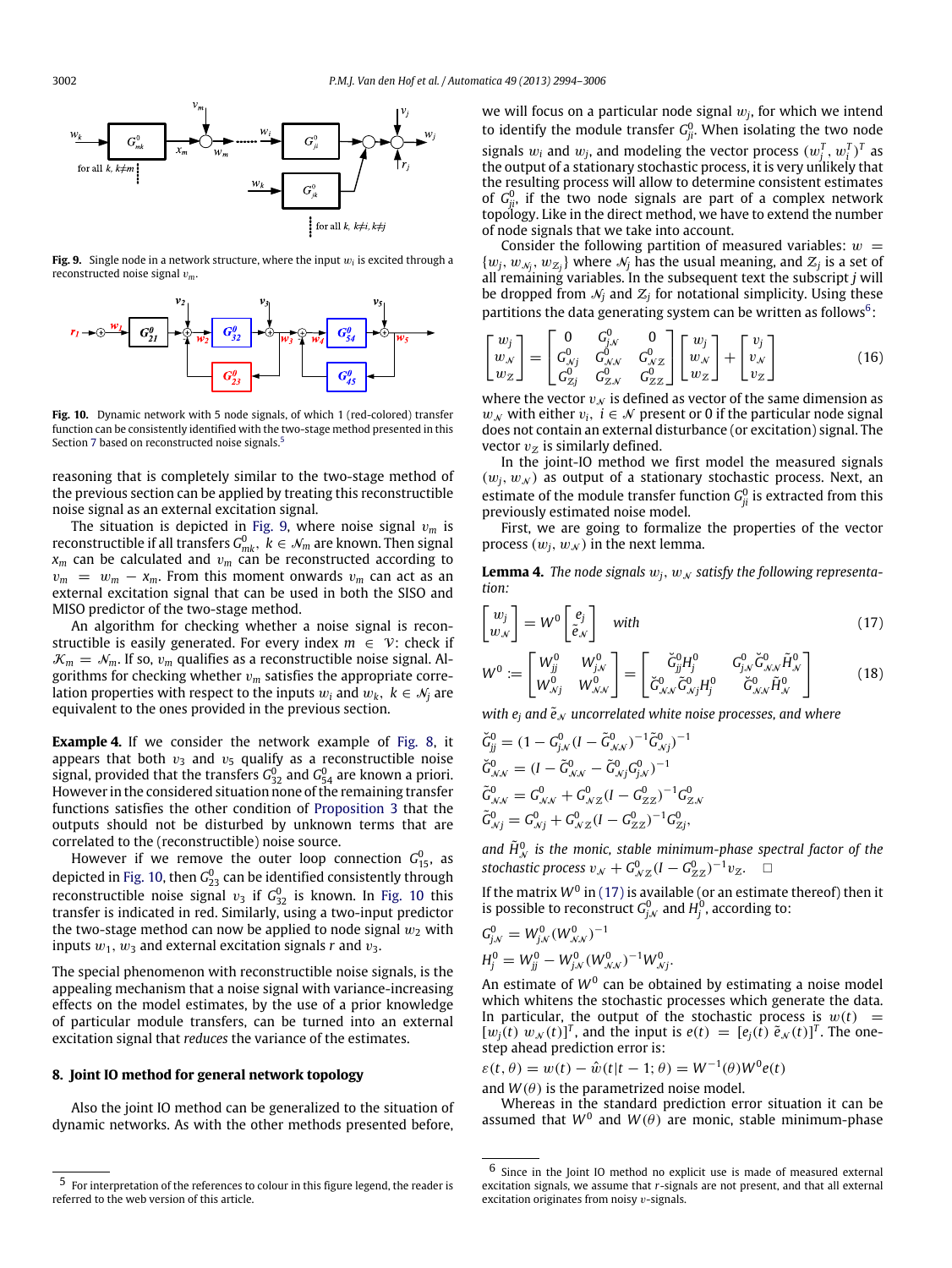transfer function matrices, this condition is infeasible here, as *W*<sup>0</sup> is not necessarily monic. As a result, a dedicated parametrization of  $W(\theta)$  needs to be chosen, in particular for the modeling of the constant feedthrough term  $W^0(\infty)$ , to be parametrized by  $W(\infty, \theta)$ .

<span id="page-9-1"></span>The algorithm for the joint-IO method now becomes:

**Algorithm 5** (*Joint-IO Method*)**.**

- (1) choose a parametrization  $W(\theta)$  of  $W^0.$
- (2) determine  $\hat{\theta}_N$  by minimizing the sum of squared prediction errors,  $V_N(\theta) = \frac{1}{N} \sum_{t=0}^{N-1} \varepsilon^T(t, \theta) \varepsilon(t, \theta)$ .

(3) calculate  $\hat{G}_{j,\scriptscriptstyle\mathcal{N}}=W_{j,\scriptscriptstyle\mathcal{N}}(\hat{\theta}_N)W_{\scriptscriptstyle\mathcal{N},\scriptscriptstyle\mathcal{N}}^{-1}(\hat{\theta}_N).$ 

For this algorithm the following result can be formulated.

<span id="page-9-4"></span>**[P](#page-2-2)roposition 5.** *Consider a dynamic network that satisfies [Assump](#page-2-2)* $t$ ion 1. [Algorithm](#page-9-1) 5 leads to a consistent estimate of  $\,mathrm{G}^0_{\mathrm{j},\mathcal{N}}\,$  if the follow*ing conditions are satisfied:*

- (a) noise  $v_j$  is present and uncorrelated to all noise signals  $v_k$ ,  $k \in$  $\mathcal{V}_j \setminus \{j\}.$
- (b) the process  $v_{\mathcal{N}} + \tilde{G}_{\mathcal{N} \mathcal{Z}}^0 v_{\mathcal{Z}}$  is full rank.
- (c) *every loop through node k*,  $k \in \{N, j\}$  *has a delay.*
- (d) the system is in the model set, i.e. there exists a  $\theta^0$  such that  $W(\theta^0) = W^0$ .
- (e)  $W(\infty, \theta)$  *is parametrized such that there exists a permutation matrix*

$$
P = \begin{bmatrix} 1 & 0 \\ 0 & P_{\mathcal{N}\mathcal{N}} \end{bmatrix}, \quad \text{such that} \tag{19}
$$

$$
PW(\infty, \theta)P^{T} = \begin{bmatrix} 1 & [d_{j,N}(\theta) & 0] \\ 0 & L(\theta) & 0 \end{bmatrix}
$$
(20)

*where*  $d_{jN}(\theta)$  *and*  $d_{Nj}(\theta)$  *are parametrized vectors with length*  $(d_{N} + \text{length}(d_{jN}) = \text{card}(\mathcal{N}_j)$ , and  $L(\theta)$  is lower triangular *with ones on the diagonal.*

The result of the proposition shows that besides the parametrization issue of Part (e), the estimation results are quite similar to the ones obtained for the direct method. Like in that method all module transfer functions  $G_{j,\mathcal{N}}^0$  need to be estimated simultaneously in order to arrive at a consistent estimate of  $G^0_{ji}.$  The delay structure conditions are tighter for the joint IO method: the set of loops that is restricted to have at least a delay is extended to all loops that run through any of the considered node signals, whereas for the direct method this only considered loops through node *j*.

The parametrization restriction formulated in Part (e) can be interpreted as follows. As mentioned before, restricting  $W(\infty, \theta)$ to be *I* is generally not leading to consistent estimates, because of algebraic off-diagonal terms that might be present in W<sup>0</sup>. The parametrization [\(20\)](#page-9-2) allows direct feedthrough terms to be present in the model, without the occurrence of algebraic loops that run through variables  $w_k$ ,  $k \in \{\mathcal{N}, j\}$ . It is achieved by reordering the node signals  $w_k$ ,  $k \in \mathcal{N}$ , such that the parametrized structure of [\(20\)](#page-9-2) appears. Through the property that  $[PW(\infty, \theta)P^T]_{k_1k_2}$ .  $[PW(\infty, \theta)P^T]_{k_2k_1} = 0$  for  $k_1 \neq k_2$ , algebraic loops in the parametrized model are avoided, while the restrictions on  $W(\infty, \theta)$ are sufficient to guarantee a unique solution to the parameter estimation problem.

Whereas in the classical closed-loop situation the joint IO method is able to also estimate the feedback dynamics of the controller, in the generalized method this will typically not lead to consistent estimates of any of the module transfer functions in the network, unless  $Z$  is the empty set.

Concerning the handling of a priori known module transfers in the estimation procedure, [Remark 1](#page-5-5) that was made concerning the direct method, applies to the Joint IO method also.

#### **9. Conclusions**

Several methods for closed-loop identification have been generalized to become applicable to systems that operate in a general network configuration. In the current setting we have focused on networks in which all node signals are measurable, and where our intention is to model one particular module. Complex networks can be handled and effective use can be made of external excitation signals. These excitation signals limit the necessity to perform exhaustive consistent modeling of all noise sources in the network. The several prediction error methods presented (direct method, two-stage method based on either excitation signals or on reconstructible noise signals, and joint-IO method) are shown to be able to estimate particular subparts of the network. It opens questions as to where and how many external probing/excitation signals are required to identify particular parts of the network.

# <span id="page-9-0"></span>**Appendix A. Proof of [Lemma 3](#page-4-3)**

Let  $G^0(\infty)$  denote  $\lim_{z\to\infty} G^0(z)$ , and let  $G^0(\infty)$  represent a directed graph, denoted by  $\mathbb{G}$ . If every path from  $b \rightarrow a$  has a delay then there is no path from *b* to *a* in the graph defined by  $G^0(\infty)$ . We can now separate the nodes of  $\mathbb G$  into two groups, one called A, containing node *a* and all nodes that have a path to *a*, and a second group of nodes called B, containing *b* and all remaining nodes that have no path to *a*. By reordering the nodes in the graph  $\mathbb G$ , the matrix  $G^0(\infty)$  related to this reordered representation can be written as

<span id="page-9-5"></span><span id="page-9-2"></span>
$$
G^0(\infty) = \begin{bmatrix} G_{\mathcal{A}\mathcal{A}} & 0 \\ G_{\mathcal{B}\mathcal{A}} & G_{\mathcal{B}\mathcal{B}} \end{bmatrix}
$$

where  $G_{A,A}$  and  $G_{B,B}$  both have zeros on the diagonals. With the inversion rule for block matrices it follows that:

$$
\left(I - G(\infty)\right)^{-1} = \begin{bmatrix} I - G_{\mathcal{A}\mathcal{A}} & 0 \\ -G_{\mathcal{B}\mathcal{A}} & I - G_{\mathcal{B}\mathcal{B}} \end{bmatrix}^{-1} = \begin{bmatrix} * & 0 \\ * & * \end{bmatrix}
$$

which shows that the  $(a, b)$  entry in  $(I - G^0(\infty))^{-1}$  is zero. Since  $(I - G^0)^{-1}$  is proper, this implies that the  $(b, a)$  entry in  $(I - G^0)^{-1}$ has a delay.

The reasoning to show that if there is no path from *b* to *a* then  $\mathcal{G}^0_{ab} = 0$  is completely analogous except that instead of working with  $G^0(\infty)$ , it is necessary to work with  $G^0$ .  $\Box$ 

#### **Appendix B. Proof of [Proposition 2](#page-5-2)**

The proof will proceed as follows:

- (1) show that the lower bound of the objective function  $\bar{V}_j(\theta) :=$  $\bar{\mathbb{E}} \varepsilon_j^2(t, \theta)$  is  $\sigma_{e_j}^2$ , the variance of  $e_j$ .
- (2) show that  $\bar{V}_j(\theta) = \sigma_{e_j}^2$  implies that  $\theta = \theta_0$  (i.e. the global minimum is attainable and unique).

*Step* 1. Throughout the proof, it will be useful to expand the measured variable  $w_i$  in terms of all noise sources and external inputs that affect  $w_i$ . From [\(2b\)](#page-1-4) and using the notation from [Lemma 3](#page-4-3) we have:

<span id="page-9-3"></span>
$$
w_i = \sum_{k=1}^{L} \mathcal{G}_{ik}^0(v_k + r_k) = \sum_{k \in \mathcal{V}_i} \mathcal{G}_{ik}^0 v_k + \sum_{k \in \mathcal{R}_i} \mathcal{G}_{ik}^0 r_k
$$
(B.1)

where the second equality holds by [Lemma 3](#page-4-3) and the definitions of  $V_i$  and  $R_i$ .

Now, [\(B.1\)](#page-9-3) will be used to express the objective function in terms of only noise sources and external inputs. With the predictor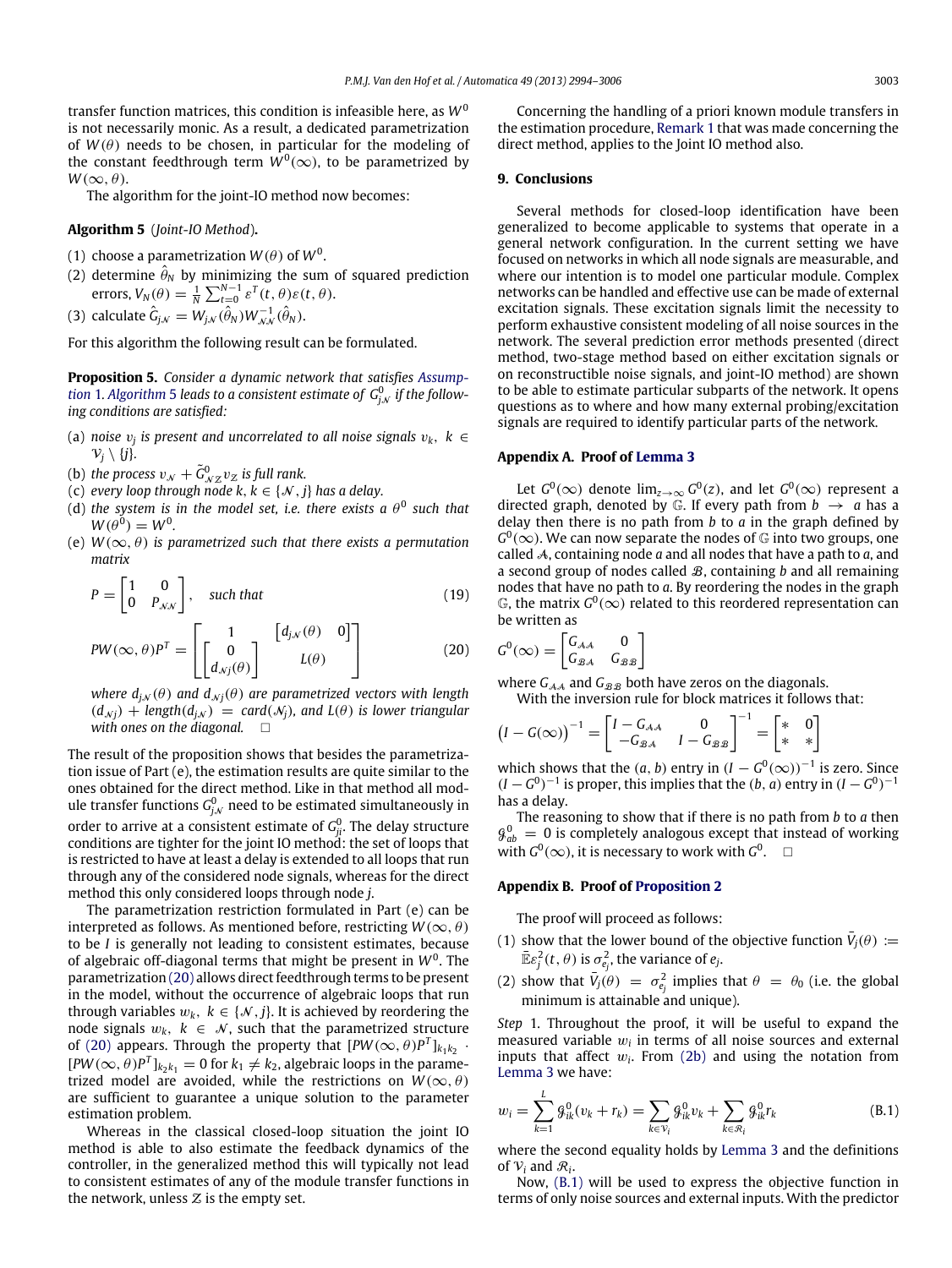[\(13\)](#page-5-1) it follows that

$$
\bar{V}_{j}(\theta) = \bar{\mathbb{E}} \Bigg[ \Bigg( H_{j}^{-1}(\theta) \Bigg( v_{j} + \sum_{i \in \mathcal{N}_{j}} (G_{ji}^{0} - G_{ji}(\theta)) w_{i} \Bigg) \Bigg)^{2} \Bigg]
$$
\n
$$
= \bar{\mathbb{E}} \Bigg[ \Bigg( H_{j}^{-1}(\theta) \Bigg( v_{j} + \sum_{i \in \mathcal{N}_{j}} \Delta G_{ji}(\theta) \Bigg) \times \Bigg( \sum_{k \in \mathcal{V}_{i}} g_{ik}^{0} v_{k} + \sum_{k \in \mathcal{R}_{i}} g_{ik}^{0} r_{k} \Bigg) \Bigg) \Bigg)^{2} \Bigg]
$$
\n
$$
= \bar{\mathbb{E}} \Bigg[ \Bigg( \Delta H_{j}(\theta) v_{j} + H_{j}^{-1}(\theta) \sum_{i \in \mathcal{N}_{j}} \sum_{k \in \mathcal{V}_{i}} \Delta G_{ji}(\theta) g_{ik}^{0} v_{k} + H_{j}^{-1}(\theta) \sum_{i \in \mathcal{N}_{j}} \sum_{k \in \mathcal{R}_{i}} \Delta G_{ji}(\theta) g_{ik}^{0} r_{k} + e_{j} \Bigg)^{2} \Bigg]
$$
\n(B.2)

where  $\Delta G_{ji}(\theta) = G_{ji}^0 - G_{ji}(\theta)$ , and  $\Delta H_j(\theta) = H_j^{-1}(\theta) - H_j^0$  $^{-1}$ . Next condition (c) will be used to simplify this expression.

By (c) if  $G_{ji}^0$  has a delay, then  $G_{ji}(\theta)$  will be parametrized with a delay (i.e.  $\Delta G_{ji}(\theta)$  has a delay if  $G_{ji}^0$  has a delay). Moreover, by [Lemma 3](#page-4-3) the term  $G^0_{ji}\mathcal{G}_{ij}$  has a delay if all paths from *j* to *j* have a delay. By condition (c), every path from *j* to *j* has a delay, therefore,  $\Delta G_{ji}(\theta) \mathcal{G}_{ij}^0$  has a delay for all *i*.

Consequently every term in [\(B.2\)](#page-10-1) is uncorrelated to  $e_i$ :

- since  $H_j(\theta)$  and  $H_j^0$  are both monic,  $\Delta H_j(\theta) v_j$  is a function of  $v_j(t - k)$ ,  $k \ge 1$ ;
- as described above,  $\Delta G_{ji}(\theta) \mathcal{G}_{ij}^0 v_j$  is also a function of  $v_j(t k)$  $k \geq 1$ ;
- by condition (b) any term involving  $v_k$ ,  $k \in V_j$ ,  $k \neq j$  is uncorrelated to *ej*;
- by condition (a)  $e_j$  is uncorrelated to  $r_k$  for all  $k$ .

Using this reasoning to simplify [\(B.2\)](#page-10-1) results in:

$$
\bar{V}_{j}(\theta) = \bar{\mathbb{E}} \Bigg[ \Bigg( \Delta H_{j}(\theta) v_{j} + H_{j}^{-1}(\theta) \sum_{i \in \mathcal{N}_{j}} \sum_{k \in \mathcal{V}_{i}} \Delta G_{ji}(\theta) g_{ik}^{0} v_{k} \n+ H_{j}^{-1}(\theta) \sum_{i \in \mathcal{N}_{j}} \sum_{k \in \mathcal{R}_{i}} \Delta G_{ji}(\theta) g_{ik}^{0} r_{k} \Bigg)^{2} \Bigg] + \sigma_{e_{j}}^{2} \n= \bar{\mathbb{E}} \Bigg[ \Bigg( \Delta H_{j}(\theta) v_{j} + H_{j}^{-1}(\theta) \sum_{i \in \mathcal{N}_{j}} \Delta G_{ji}(\theta) w_{i} \Bigg)^{2} \Bigg] + \sigma_{e_{j}}^{2} \qquad (B.3)
$$

where  $\sigma_{e_j}^2$  is the variance of  $e_j$ . From [\(B.3\),](#page-10-0) it is clear that  $\bar{V}_j(\theta) \geq \sigma_{e_j}^2$ . This concludes the first step.

*Step* 2. Next it must be shown that the global minimum of  $\bar{V}_j(\theta)$  is attainable and unique. This will be done by showing

$$
\bar{V}_j(\theta) = \sigma_{e_j}^2 \Rightarrow \theta = \theta_0.
$$

Using [\(B.3\),](#page-10-0)  $\bar{V}_j(\theta) = \sigma_{e_j}^2$  can be written as

$$
\bar{\mathbb{E}}\left[\left(\sum_{i\in\mathcal{N}_j}\frac{\Delta G_{ji}(\theta)}{H_j(\theta)}w_i+\Delta H_j(\theta)v_j\right)^2\right]+\sigma_{e_j}^2=\sigma_{e_j}^2
$$

or equivalently

$$
\bar{\mathbb{E}}\left[\left(\left[\Delta H_j(\theta)\ \frac{\Delta G_{jn_1}(\theta)}{H_j(\theta)}\ \cdots\ \frac{\Delta G_{jn_n}(\theta)}{H_j(\theta)}\right]\left[\begin{matrix}v_j\\w_{n_1}\\ \vdots\\w_{n_n}\end{matrix}\right]\right)^2\right]=0
$$

$$
\mathbb{E}\left[\left(\Delta x(\theta)\begin{bmatrix}1 & -G_{jn_1}^0 & \cdots & -G_{jn_n}^0 \\ 1 & 1 & & \\ & \ddots & \\ & & 1 & \end{bmatrix}\begin{bmatrix}w_j \\ w_{n_1} \\ \vdots \\ w_{n_n}\end{bmatrix}\right)^2\right] = 0
$$
\nwhere\n
$$
\mathbb{E}\left[\left(\Delta x(\theta)^T J w_{(j,\mathcal{N}_j)}\right)^2\right] = 0
$$
\n(8.4)

$$
\Delta \mathbf{x}(\theta)^{T} = \left[ \Delta H_{j}(\theta) \frac{\Delta G_{jn_{1}}(\theta)}{H_{j}(\theta)} \cdots \frac{\Delta G_{jn_{n}}(\theta)}{H_{j}(\theta)} \right],
$$
  

$$
w_{\{i,\mathcal{N}_{j}\}}^{T} = [w_{j} w_{n_{1}} \cdots w_{n_{n}}], \quad n_{k} \in \mathcal{N}_{j}.
$$

Using Parseval's Theorem results in:

<span id="page-10-1"></span>
$$
\frac{1}{2\pi} \int_{-\pi}^{\pi} \Delta x (e^{j\omega}, \theta)^T J \Phi_{\{j, M_j\}}(\omega) J^* \Delta x (e^{-j\omega}, \theta) d\omega = 0
$$

for  $\omega \in [-\pi, \pi)$ , where  $J^*$  denotes the conjugate transpose of *J*. By condition (d),  $\Phi_{[j,\mathcal{N}_j]}(\omega)$  is positive definite. Moreover,  $J(e^{j\omega})$  is full rank for all  $\omega$ . Thus the only way the equation can hold is if each entry of  $[\Delta H_j \Delta G_{jn_1} \cdots \Delta G_{jn_{n_1}}]$  is equal to zero for all  $\omega$ . Therefore, by condition (e) and if the parametrization of  $G_{ii}(\theta)$  is such that the only way that  $G_{ji}^0 - G_{ji}(\theta)$  is equal to zero is when  $G_{ji}(\theta) = G_{ji}^0$ , the global minimum of  $\bar{V}_j(\theta)$  is unique.  $\square$ 

**Remark A.1.** There exists an alternative reasoning to prove the proposition, by utilizing the equivalent feedback structure as presented in [Proposition 1,](#page-4-4) combined with the reasoning in [Van](#page-12-27) [den](#page-12-27) [Hof](#page-12-27) [et al.](#page-12-27) [\(1992\)](#page-12-27) concerning absence of algebraic loops. However the proof presented above naturally includes the excitation conditions also.

#### **Appendix C. Proof of [Lemma 4](#page-8-5)**

 $\sim$  0.00  $-$ 

Г

The variables  $w_{\mathcal{Z}}$  can be eliminated from the equations:

$$
\begin{aligned}\n\begin{bmatrix}\nw_j \\
w_N\n\end{bmatrix} &= \begin{bmatrix} 0 & G_{j_N}^0 \\ G_{j_Nj}^0 & G_{j_Nj}^0 \end{bmatrix} \begin{bmatrix} w_j \\ w_N \end{bmatrix} \\
&+ \begin{bmatrix} 0 \\ G_{j_Nz}^0 \end{bmatrix} (I - G_{ZZ}^0)^{-1} \begin{bmatrix} G_{Zj}^0 & G_{ZX}^0 \end{bmatrix} \begin{bmatrix} w_j \\ w_N \end{bmatrix} \\
&+ \begin{bmatrix} 0 \\ G_{j_Nz}^0 \end{bmatrix} (I - G_{ZZ}^0)^{-1} v_Z + \begin{bmatrix} v_j \\ v_N \end{bmatrix} \\
&= \begin{bmatrix} 0 & G_{j_N}^0 \\ \tilde{G}_{j_Nj}^0 & \tilde{G}_{j_Nj}^0 \end{bmatrix} \begin{bmatrix} w_j \\ w_N \end{bmatrix} + \begin{bmatrix} I & 0 & 0 \\ 0 & I & \tilde{G}_{j_Nz}^0 \end{bmatrix} \begin{bmatrix} v_j \\ v_N \\ v_Z \end{bmatrix},\n\end{aligned}
$$

<span id="page-10-0"></span>where the several matrices  $\tilde{G}$  are implicitly defined through the equations. The transfer from  $w_N$  to  $w_j$  is still  $G_{j,N}^0$ , whereas the transfer from  $w_j$  to  $w_{\mathcal{N}}$  has become a composite function of various transfers (denoted  $\tilde{G}_{\mathcal{N} j}^0$ ). Subsequently the map from  $v$  to  $[w_j \, w_{\mathcal{N}}]^T$ is

$$
\begin{bmatrix} w_j \\ w_N \end{bmatrix} = \begin{bmatrix} 1 & -G^0_{j,N} \\ -\tilde{G}^0_{N,j} & I - \tilde{G}^0_{N,N} \end{bmatrix}^{-1} \begin{bmatrix} I & 0 & 0 \\ 0 & I & \tilde{G}^0_{N,Z} \end{bmatrix} \begin{bmatrix} v_j \\ v_N \\ v_Z \end{bmatrix}.
$$

Consider the stochastic process  $v_{\mathcal{N}} + \tilde{G}_{\mathcal{N} \mathcal{Z}}^0 v_{\mathcal{Z}}$  which appears as part of  $w_N$ . Denote the power spectral density of this process as  $\tilde{\Phi}_N(\omega)$ , and let  $\tilde{H}_{\mathcal{N}}^{0}$  be its monic, stable and minimum-phase spectral factor. Substituting this into the expression of the data generating system results in

$$
\begin{bmatrix} w_j \\ w_{\mathcal{N}} \end{bmatrix} = \begin{bmatrix} \check{G}^0_{jj} & G^0_{j,\mathcal{N}} \check{G}^0_{\mathcal{N}\mathcal{N}} \\ \check{G}^0_{\mathcal{N}\mathcal{N}} \check{G}^0_{\mathcal{N}j} & \check{G}^0_{\mathcal{N}\mathcal{N}} \end{bmatrix} \begin{bmatrix} H_j^0 \\ & \tilde{H}^0_{\mathcal{N}} \end{bmatrix} \begin{bmatrix} e_j \\ \tilde{e}_{\mathcal{N}} \end{bmatrix}
$$

where  $e_j$  and  $\tilde{e}_{\mathcal{N}}$  are uncorrelated since  $v_j$  and  $v_{\mathcal{N}}$  and  $v_{\mathcal{Z}}$  are uncorrelated.  $\square$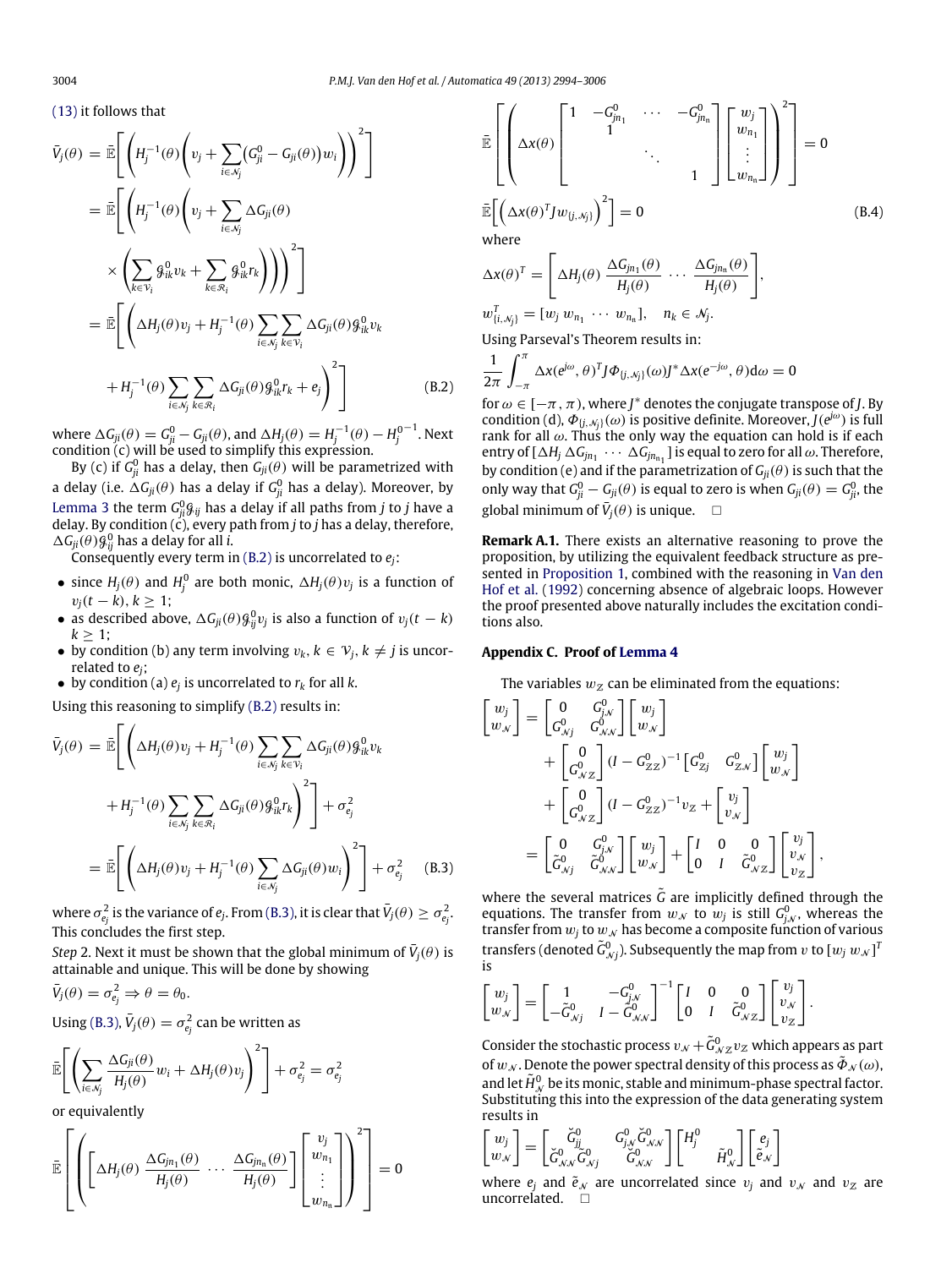#### **Appendix D. Proof of [Proposition 5](#page-9-4)**

Before proceeding to the proof, consider the following useful lemmas.

<span id="page-11-0"></span>**[L](#page-2-2)emma A.1.** *Consider a dynamic network that satisfies [Assump](#page-2-2)[tion](#page-2-2)* 1. If every path from  $w_{k_2} \to w_{k_1}$ ,  $k_1 \neq k_2 \in \{j, \mathcal{N}_j\}$  has a delay,  $t$ hen  $[W^0]_{k_1k_2}$  has a delay. If every path from  $w_k \to w_k, \; k \in \{j, \, \mathcal{N}_j\}$ *has a delay then* [*W*<sup>0</sup> ]*kk is a monic transfer function.*

**Proof.** The result follows directly from the combination of [Lemmas 3](#page-4-3) and [4.](#page-8-5)  $\Box$ 

<span id="page-11-2"></span>**[L](#page-2-2)emma A.2.** *Consider a dynamic network that satisfies [Assump](#page-2-2)[tion](#page-2-2)* 1*. If every loop that runs through*  $k \in \{j, \mathcal{N}\}\$  *has a delay then there*  $e$ xists a permutation matrix P structured as ( 19) such that PW  $^0(\infty)$  P  $^1$ *is structured according to* [\(20\)](#page-9-2)*.*

**Proof.** Since we are assuming that every loop through  $w_k$ ,  $k \in$  $\{j, \mathcal{N}_i\}$  has a delay, it follows by [Lemma A.1](#page-11-0) that the diagonal entries of  $W^0$  are monic transfers. This proves the left upper part of [\(20\).](#page-9-2)

Consider a graph of  $W_{\mathcal{N}\mathcal{N}}^0(\infty) - I$ . By [Lemma A.1,](#page-11-0) since every loop involving  $w_k, k \in \{j, \mathcal{N}_j\}$  has a delay this is an acyclic graph, and thus (see [Deo,](#page-12-29) [1974\)](#page-12-29) there exists a permutation matrix  $P_{NN}$ such that  $P_{\mathcal{N}\mathcal{N}}W^0_{\mathcal{N}\mathcal{N}}(\infty)P^T_{\mathcal{N}\mathcal{N}}$  is lower triangular, conforming to the right lower part of [\(20\).](#page-9-2) Note that  $P_{NN}$  may not be unique. Let  $P_{NN}$ denote the set of permutation matrices that satisfies the above condition.

Then it must be shown that for at least one  $P_{NN} \in \mathcal{P}_{NN}$ , the off-diagonal blocks are structured according to [\(20\).](#page-9-2) The reasoning will be split into two steps. First it will be shown that there exists a  $P_{\mathcal{N}\mathcal{N}} \in \mathcal{P}_{\mathcal{N}\mathcal{N}}$  such that  $P_{\mathcal{N}\mathcal{N}}W_{\mathcal{N}j}^0W_{j\mathcal{N}}^0P_{\mathcal{N}\mathcal{N}}^T$  is strictly lower triangular. Then it will be shown that for this matrix to be strictly lower triangular, the structure of [\(20\)](#page-9-2) must hold.

Consider the graph of  $W_{\mathcal{N}\mathcal{N}}^0(\infty)+W_{\mathcal{N}j}^0(\infty)W_{j\mathcal{N}}^0(\infty)-I.$  This graph is equal to the original graph of  $W_{\mathcal{NN}}^0(\infty)-I$  with some new edges added. The set of permutation matrices that triangularizes the corresponding matrix, will be a subset of  $P_{NN}$  since the edges have only been added to  $W_{\mathcal{NN}}^0(\infty) \, - \, I$  and none have been removed. This implies that if it is not triangularizable by any  $P_{NN}$  ∈  $P_{NN}$ , then there does not exist a permutation matrix such that it is triangularized.

Denote  $P'_{NN} \in \mathcal{P}'_{NN} \subseteq \mathcal{P}_{NN}$  as the set of permutation matrices that triangularize  $W_{\mathcal{NN}}^0(\infty)+W_{\mathcal{N}j}^0(\infty)W_{j\mathcal{N}}^0(\infty)-I.$  By the condition that all loops passing through  $w_k, \; k \in \{j, \, \mathcal{N}_j\}$  have a delay, the graph  $W_{\mathcal{N}\mathcal{N}}^{0}(\infty)$   $+$   $W_{\mathcal{N}j}^{0}(\infty)$   $W_{j\mathcal{N}}^{0}(\infty)$   $I$  is acyclic. Then this implies [\(Deo,](#page-12-29) [1974\)](#page-12-29) that there exists a permutation matrix  $P'_{\mathcal{N}\mathcal{N}}$  such that

$$
P'_{\mathcal{N}\mathcal{N}}\left(W_{\mathcal{N}\mathcal{N}}^0(\infty)+W_{\mathcal{N}j}^0(\infty)W_{j\mathcal{N}}^0(\infty)-I\right)P'\right]_{\mathcal{N}\mathcal{N}}^T
$$

is lower triangular. Consequently  $\mathscr{P_{NN}}$  is not empty. Since  $\mathscr{P_{NN}}\subseteq$  $\mathcal{P}_{\mathcal{NN}}$  it follows that there exists a permutation matrix such that  $P'_{\cal NN} W^0_{\cal NN}(\infty) {P'}^T_{\cal NN}$  and  $P'_{\cal NN} W^0_{\cal Nj}(\infty) W^0_{j{\cal N}}(\infty) {P'}^T_{\cal NN}$  are both lower triangular.

From [Lemma A.1](#page-11-0) it follows that the diagonal entries of *P* ′ Nom certifica A.1 It follows that the diagonal entries of  $T_{NN}$ <br> $W_{Nj}^0(\infty)W_{jN}^0(\infty)P^T_{NN}$  are zero and therefore this matrix is strictly lower triangular. Next it will be shown that, the fact that  $P'_{\mathcal{N}\mathcal{N}}W_{\mathcal{N}j}^{0}W_{j\mathcal{N}}^{0}P'^{T}_{\mathcal{N}\mathcal{N}}$  is strictly lower triangular implies the off-diagonal structure of [\(20\).](#page-9-2) Consider two vectors,  $x^T = [x_1^T x_2^T]$  and  $y^T = [y_1^T y_2^T]$ . Then,

$$
\begin{bmatrix} x_1 \\ x_2 \end{bmatrix} \begin{bmatrix} y_1^T & y_2^T \end{bmatrix} = \begin{bmatrix} x_1 y_1^T & x_1 y_2^T \\ x_2 y_1^T & x_2 y_2^T \end{bmatrix}.
$$

The only way this matrix can be strictly lower triangular is if both *x*<sub>1</sub> and *y*<sub>2</sub> are zero. Let  $x = P'_{\mathcal{N}\mathcal{N}}W^0_{\mathcal{N}j}(\infty)$  and  $y = W^0_{j\mathcal{N}}(\infty)P'^T_{\mathcal{N}\mathcal{N}}$ ,

then by this reasoning, the structure of the off-diagonal blocks in  $(20)$  follows.  $\Box$ 

The proof of [Proposition 5](#page-9-4) proceeds in the usual fashion:

- (1) calculate a lower bound on  $\bar{V}(\theta)$ .
- (2) show that achieving this lower bound implies that  $\theta = \theta_0$ .

*Step* 1. The expression for  $\bar{V}(\theta)$  is

$$
\bar{V}(\theta) = \bar{\mathbb{E}}[\varepsilon^{T}(t, \theta)\varepsilon(t, \theta)] = \text{tr}\{\bar{\mathbb{E}}[\varepsilon(t, \theta)\varepsilon^{T}(t, \theta)]\}
$$

$$
= \text{tr}\{\bar{\mathbb{E}}[W(\theta)^{-1}ww^{T}W(\theta)^{T}]\}
$$
(D.1)

with  $w := [w_j w_{\mathcal{N}}^T]^T$ . Then with  $Q := cov(e)$ ,

$$
\bar{V}(\theta) = \frac{1}{2\pi} \int_{-\pi}^{\pi} tr\{W(\theta)^{-1}W^{0}Q(W(\theta)^{-1}W^{0})^{*}\}d\omega.
$$

Now consider the LDU-decomposition of the symmetric matrix *Q* :  $Q = L_0 D L_0^T$  with  $L_0$  lower triangular with ones on the diagonal, and *D* diagonal, then because of the structure of *e*, *L<sup>Q</sup>* will be a block diagonal matrix with diagonal blocks  $(1, L_{\mathcal{N}\mathcal{N}}^Q)$  and  $L_{\mathcal{N}\mathcal{N}}^Q$ lower triangular with ones on the diagonal.

<span id="page-11-1"></span>The expression for  $V(\theta)$  can be expanded as:

$$
\bar{V}(\theta) = \frac{1}{2\pi} \int_{-\pi}^{\pi} \text{tr}\{ (W(\theta)^{-1}W^{0}L_{Q} - I) \times D(W(\theta)^{-1}W^{0}L_{Q} - I)^{*} + (W(\theta)^{-1}W^{0}L_{Q} - I)D + D(W(\theta)^{-1}W^{0}L_{Q} - I)^{*} + D \} d\omega.
$$
\n(D.2)

Two important properties of  $(D.2)$  is that the first term is  $> 0$  for any  $\theta$ , and secondly that the last term is not a function of  $\theta$ . In the following text it will be shown that the second and third terms of [\(D.2\)](#page-11-1) are zero. Consequently,  $\bar{V}(\theta) \geq \text{tr}\{D\}.$ 

Consider the second term of [\(D.2\),](#page-11-1) while using the matrix inversion lemma for  $W(\theta)^{-1}$ :

$$
\begin{pmatrix} A & B \\ C & D \end{pmatrix}^{-1} = \begin{pmatrix} A - BD^{-1}C & 0 \\ 0 & D - CA^{-1}B \end{pmatrix}^{-1} \begin{pmatrix} I & -BD^{-1} \\ -CA^{-1} & I \end{pmatrix}
$$

then  $(W(\theta)^{-1}W^{0}L_{Q} - I)D =$ 

$$
\begin{aligned}&\left(\begin{bmatrix}W_{jj}(\theta)-W_{j_{\mathcal{N}}}(\theta)W_{\mathcal{N},j}^{-1}(\theta)W_{\mathcal{N}j}(\theta) & \mathbf{0}\\ \mathbf{0} & W_{\mathcal{N},\mathcal{N}}(\theta)-W_{\mathcal{N}j}(\theta)W_{jj}^{-1}(\theta)W_{j_{\mathcal{N}}}(\theta)\end{bmatrix}^{-1}\\&\cdot\begin{bmatrix}W_{jj}^0-W_{j_{\mathcal{N}}}(\theta)W_{\mathcal{N},\mathcal{N}}^{-1}(\theta)W_{\mathcal{N},j}^0 & W_{j_{\mathcal{N}}}^0-W_{j_{\mathcal{N}}}(\theta)W_{\mathcal{N},\mathcal{N}}^{-1}(\theta)W_{\mathcal{N},\mathcal{N}}^0\\ W_{\mathcal{N},j}^0-W_{\mathcal{N}j}(\theta)W_{jj}^{-1}(\theta)W_{jj}^0 & W_{\mathcal{N},\mathcal{N}}^0-W_{\mathcal{N}j}(\theta)W_{jj}^{-1}(\theta)W_{j_{\mathcal{N}}}^0\end{bmatrix}\end{aligned}\right]^{-1}
$$

then the first diagonal term

$$
\begin{aligned} &\left(W_{jj}(\theta)-W_{j\mathcal{N}}(\theta)W_{\mathcal{N}\mathcal{N}}^{-1}(\theta)W_{\mathcal{N}j}(\theta)\right)^{-1}\\ &\cdot\left(W_{jj}^0-W_{j\mathcal{N}}(\theta)W_{\mathcal{N}\mathcal{N}}^{-1}(\theta)W_{\mathcal{N}j}^0\right)-1\end{aligned}
$$

is a strictly proper transfer function, which means that the first diagonal element of  $(W(\theta))^{-1}W^0L_Q - I)D$  is a strictly proper transfer function.

Secondly,

$$
\begin{aligned} & \left(W_{\mathcal{N}\mathcal{N}}(\theta) - W_{\mathcal{N}j}(\theta)W_{jj}^{-1}(\theta)W_{j\mathcal{N}}(\theta)\right)^{-1} \\ & \cdot \left(W_{\mathcal{N}\mathcal{N}}^0 - W_{\mathcal{N}j}(\theta)W_{jj}^{-1}(\theta)W_{j\mathcal{N}}^0\right)L_{\mathcal{N}\mathcal{N}}^{\mathcal{Q}} \end{aligned}
$$

is a product of three lower triangular matrices with ones on the diagonals. This is induced by condition (e), and [Lemmas A.1](#page-11-0) and [A.2.](#page-11-2) The statement follows, since the inverse of a product of triangular matrices with ones on the diagonal, is a lower triangular matrix with ones on the diagonal. Consequently, the diagonal